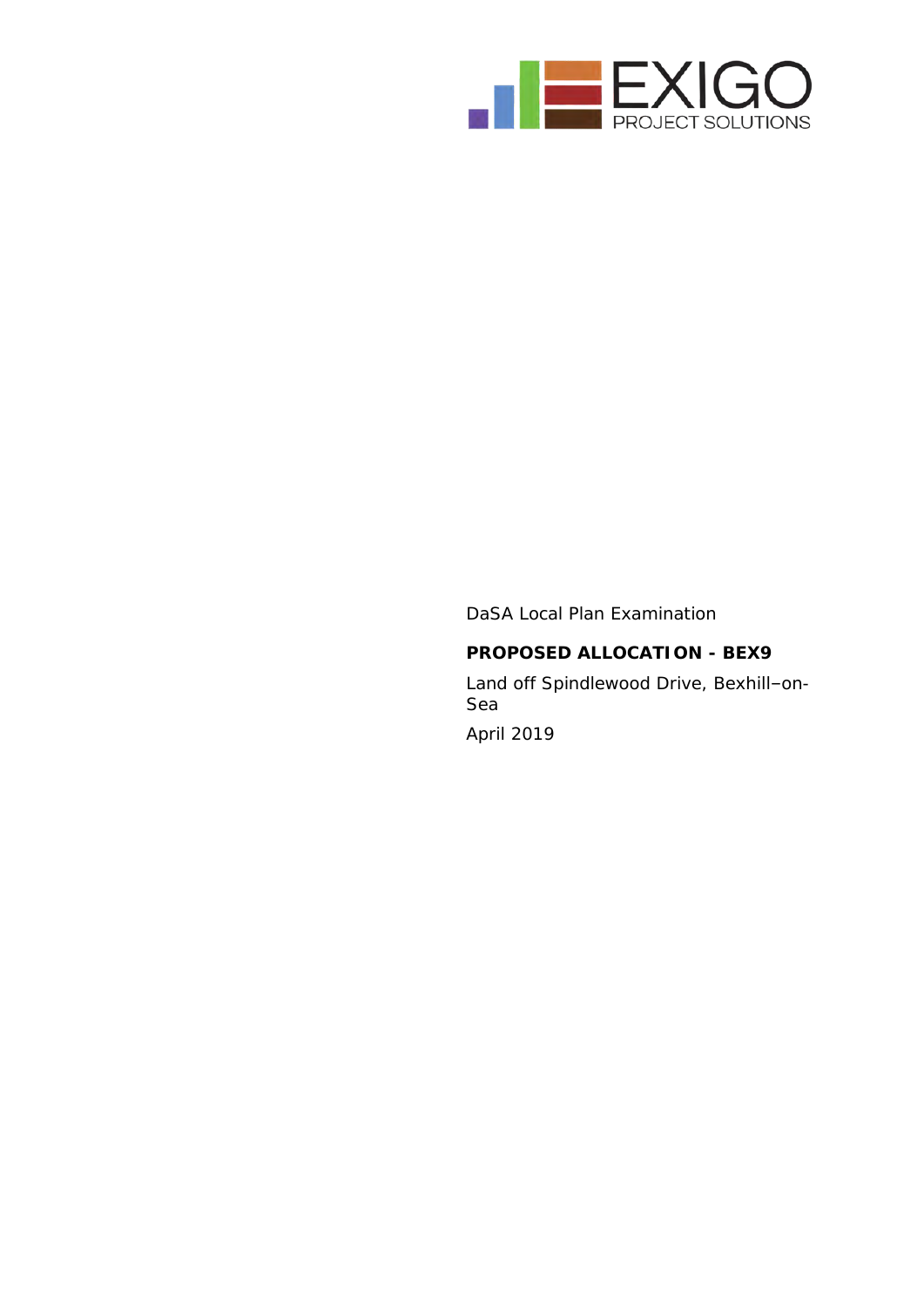# **CONTENTS**

|                |                                                    | Page |
|----------------|----------------------------------------------------|------|
| 1 <sup>1</sup> | <b>EXECUTIVE SUMMARY</b>                           |      |
| 2 <sup>2</sup> | <b>INTRODUCTION</b>                                | 2    |
| 3 <sub>1</sub> | PLANNING APPLICATION RR/2017/1705/P                | 3    |
| 4.             | <b>POLICY</b>                                      | 11   |
| 5 <sub>1</sub> | HIGHWAYS ENGLAND RESPONSE TO THE DASA CONSULTATION | 20   |
| 6.             | <b>CONCLUSION</b>                                  | 22   |

# **Appendices**

- Appendix A Consultation Responses to Application Reference
- Appendix B Original Transport Assessment
- Appendix C Final Transport Addendum
- Appendix D Submitted Travel Plan
- Appendix E Road Safety Audit and Designer Response
- Appendix F HE Objection to DaSA

**Drawings**

- Walk and Cycle Catchment
- T277\_15 Proposed Site Access Spindlewood Drive
- T277\_31 Proposed Site Access Barnhorn Road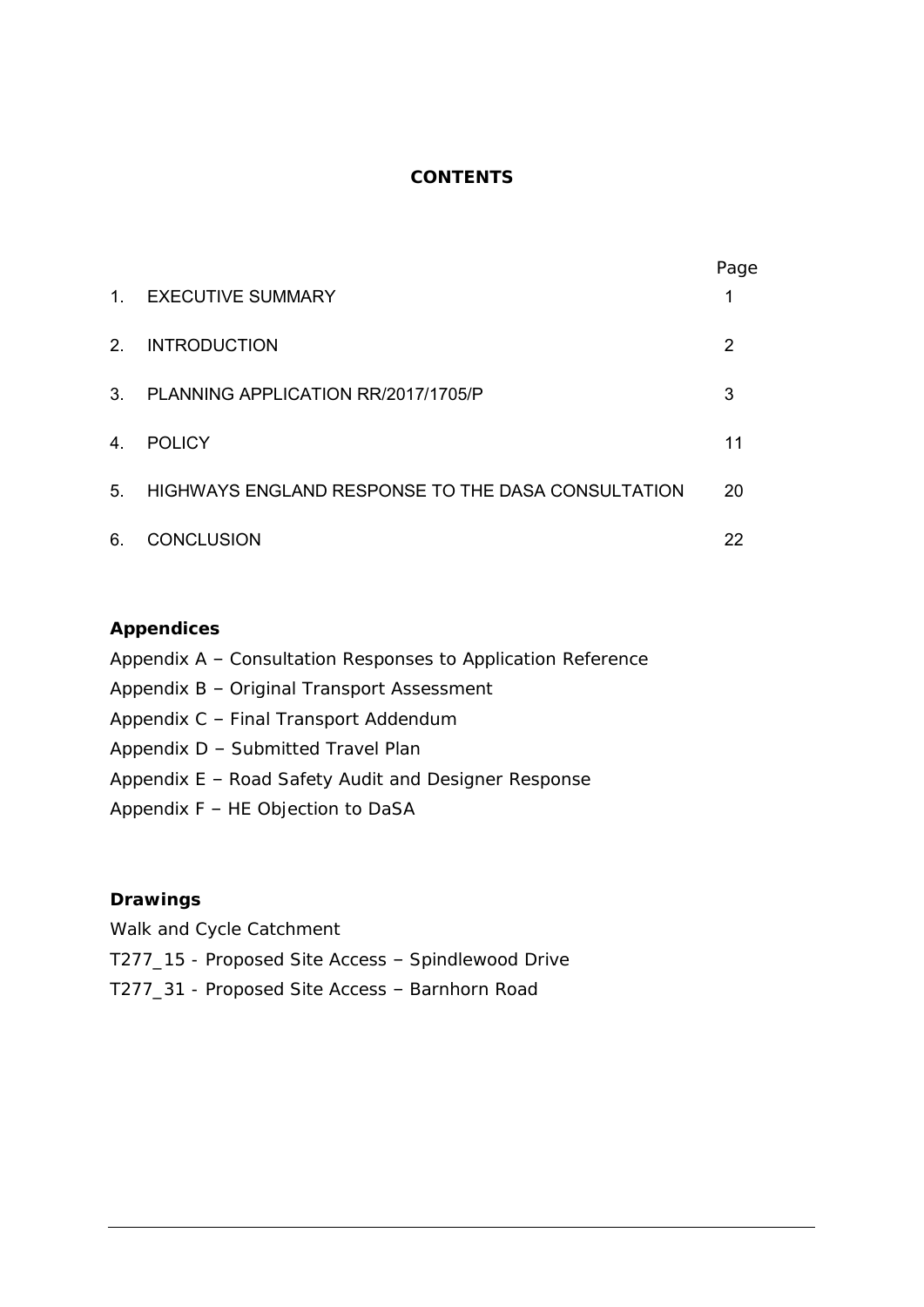# <span id="page-2-0"></span>**1. EXECUTIVE SUMMARY**

- **1.1** Rother District Council have prepared their Development and Site Allocations Local Plan, this was submitted to the Secretary of State for Examination in January 2019. The key focus is related to the soundness of the plan, i.e. effective, positively prepared, justified and consistent with national policy, in the context of giving effect to the core strategy.
- **1.2** Exigo has an in depth technical knowledge of existing transport patterns in Bexhill, especially in relation to Policy BEX9, where work commenced on preparing a planning application in 2011, which was submitted in 2017 and received no objection from Highways England and East Sussex County Council in 2019, subject to planning conditions relating to necessary mitigation.
- **1.3** The timing of the planning application and DaSA examination have overlapped, the inspector has raised a highway related matter in relation to Policy BEX9, provided below;

# *"Matter 7 Selection of sites allocated for development*

*Issue: For each area, are the individual sites selected sound*

#### *Bexhill…*

# *Policy BEX9 Land off Spindlewood Drive, Bexhill…*

*Is the site deliverable in the light of the highway requirements including the need, identified by Highways England, to avoid severe impact at the A259 Little Common Roundabout."*

- **1.4** This was specifically analysed in depth as part of the planning application. Highways England and East Sussex County Council (Local Highway Authority) have provided consultation responses as part of the application process related to delivering Policy BEX9 and offer no objection subject to necessary conditions. This was provided after detailed analysis was submitted by the applicant and this was tested against local and national policy. The NPPF (Feb 2019) is clear that development cannot be supported that has a severe residual effect on the network, the detailed analysis proves that there is not a severe effect, and this was agreed by Highways England and ESCC.
- **1.5** The analysis carried out in the various transport reports submitted as part of the planning application has been produced in accordance with local and national policy. These reports identify the effect of the development on the highway network, including sensitivity testing, and propose suitable mitigation that has been conditioned as part of the recommendation to approve the planning application in line with national planning policy.
- **1.6** This evidence demonstrates that Policy BEX9 is sound, due to the evidence agreed as part of the live planning application.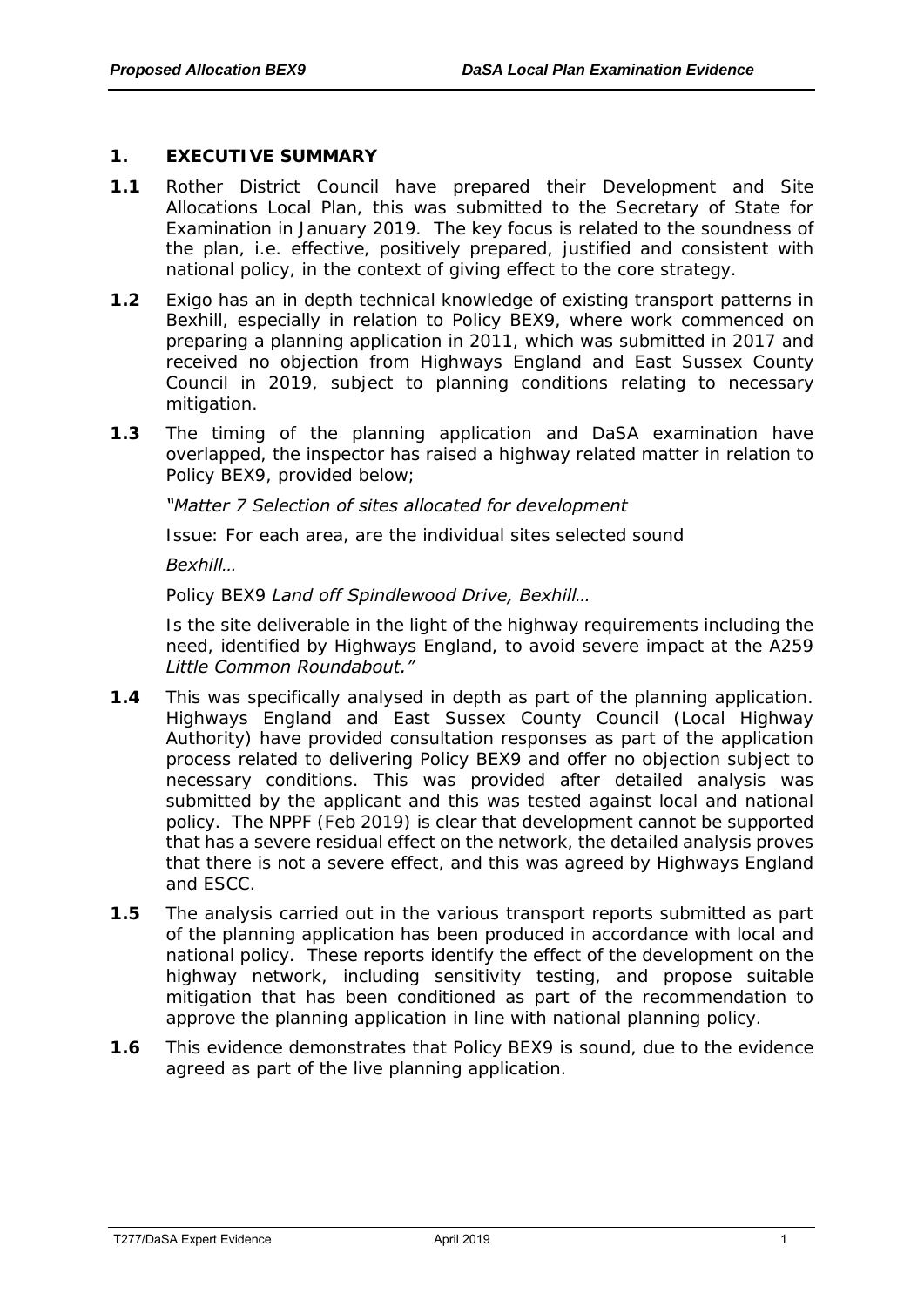# <span id="page-3-0"></span>**2. INTRODUCTION**

- **2.1** Rother District Council prepared their Development and Site Allocations (DaSA) Local Plan/, this was submitted to the Secretary of State for Examination in January 2019.
- **2.2** The focus of the examination is on soundness and compliance of the DaSA with the necessary legal requirements.
- **2.3** In order to prove "soundness" the plan must be effective, positively prepared, justified and consistent with national planning policy, in the context of giving effect to the core strategy.
- **2.4** Exigo has an in-depth technical knowledge of existing transport patterns in Bexhill, especially in relation to Policy BEX9, this document provides evidence necessary in specific response to the Inspectors Matters, Issues and Questions;

# *"Matter 7 Selection of sites allocated for development*

*Issue: For each area, are the individual sites selected sound*

*Bexhill…*

# *Policy BEX9 Land off Spindlewood Drive, Bexhill…*

*Is the site deliverable in the light of the highway requirements including the need, identified by Highways England, to avoid severe impact at the A259 Little Common Roundabout."*

- **2.5** Due to the overlap of a validated planning application related to Policy BEX9 and the Secretary of State examination of the same, it is considered that the Inspector would benefit from evidence that the matter raised above has been positively addressed via the current planning application. Highways England, East Sussex County Council (Local Highway Authority) and the Applicant team are satisfied that the planning application accords entirely with national and local policy and as a direct result the planning application has been recommended for approval and is only awaiting a Planning Committee decision.
- **2.6** It would be unrealistic for each policy to be assessed in such detail, however in this instance the evidence is available to provide a suitably detailed response to the inspector's matter raised above, confirming without doubt that this has been assessed and is sound.
- **2.7** Exigo Project Solutions Ltd commenced appraising the site in 2011 on behalf of the applicant. In early 2012 Exigo commenced detailed scoping discussions with Highways England and ESCC, resulting in a planning application in 2017.
- <span id="page-3-1"></span>**2.8** The effect on the Strategic Road Network (SRN) has involved detailed discussions, sensitivity tests and further traffic surveys to ensure that all parties are satisfied that Policy BEX9 can be delivered. HE and ESCC's consultation responses, confirm that the site is sound in terms of achieving national and local policy, these are provided at Appendix A.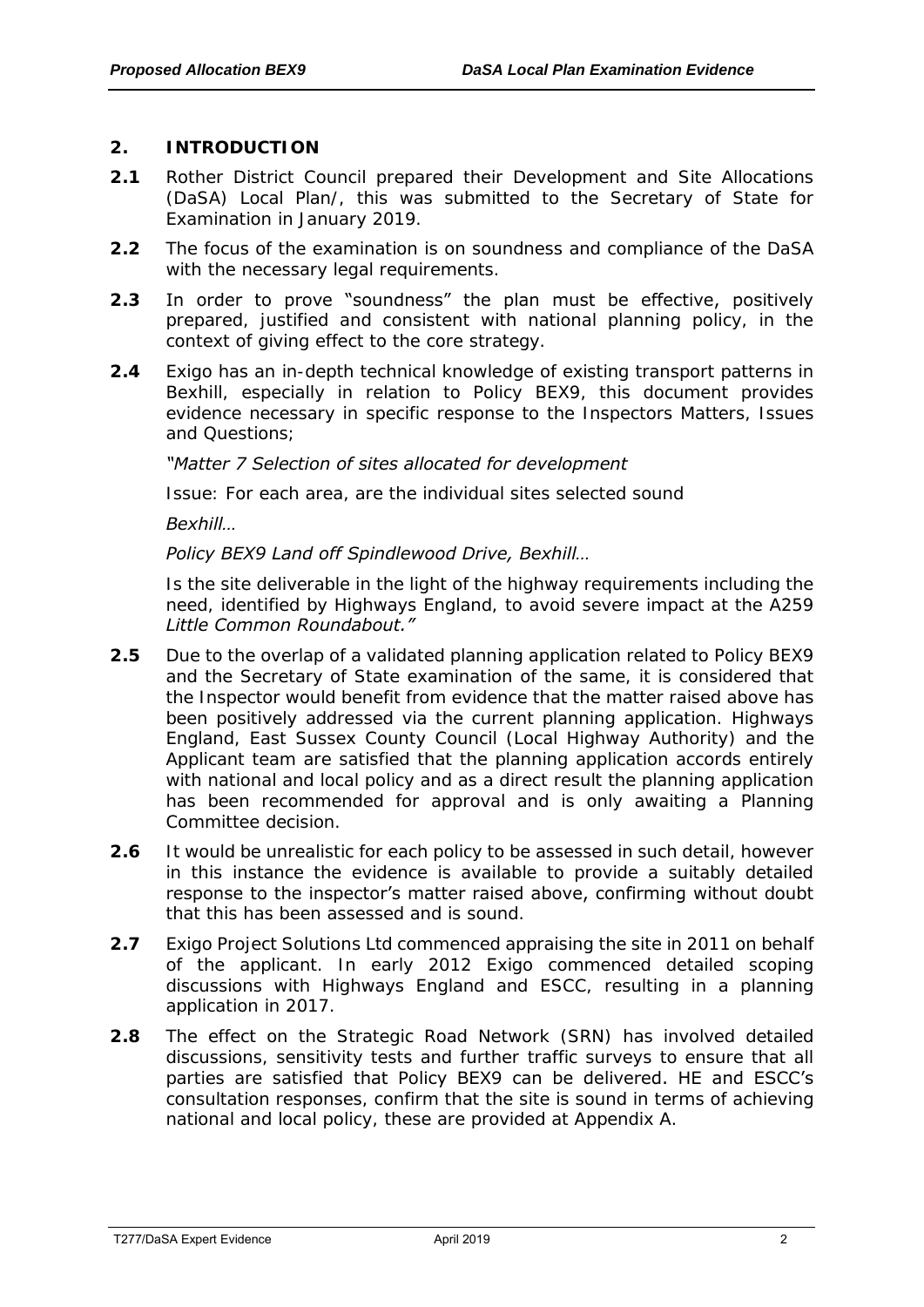# **3. PLANNING APPLICATION RR/2017/1705/P**

- **3.1** The delivery of dwellings covered by Policy BEX9 is currently underway, a planning application is currently live and is recommended by Rother planning officers to be approved by the council This section of the report summarises the journey taken by the highway experts in concluding that the effect of this development on the local highway network, in particular Little Common roundabout, would **NOT** be severe.
- **3.2** Scoping discussions with ESCC and HE commenced in 2012, this agreed the following elements adhered to national and local guidance;
	- Trip Generation
	- Trip Distribution and Assignment
	- Study Area
	- Committed Development
	- Predicted Effect and Mitigation.
- **3.3** ESCC have been proactive in considering the effect of development across the county and Rother have developed a SATURN model taking into consideration the base scenario and the effect of all planned development until 2028.
- **3.4** Traffic data related to the base situation was collected on 15th April 2015, this was collected in line with the Department for Transport (DfT) guidance, being considered valid in 2017 (application submission year), subject to local growth factors being applied. It was agreed with ESCC and HE however, that a 2028 assessment would be included, to take account of the local plan period and include traffic data from the ESCC Saturn model to ensure consistency.
- **3.5** The 2017 assessment included data related to planning consents that had been granted, but not generating traffic recorded in the traffic survey. Barnhorn Green (application reference RR/2012/1978/P and RR/2015/3115/P) is key as this committed to enhance capacity at the Little Common Roundabout. This enhancement was audited and included in the TA.
- **3.6** The TA submitted as part of the planning application package concluded that there was not a severe effect on the network and in particular at the Little Common Roundabout, this is available at Appendix B.
- **3.7** During the application process, Highways England requested additional information to ensure that everything reasonably practicable is carried out to reduce the effect on the Little Common Roundabout.
- **3.8** The opening of the link road, which was factored into the 2028 ESCC model data, was not reflected in the 2017 assessment year data. As such new counts were carried out on 27th September 2017. The data was not significantly different to data collected in 2015, as the effect of the link road is mainly due to the new development opportunities realised by its delivery,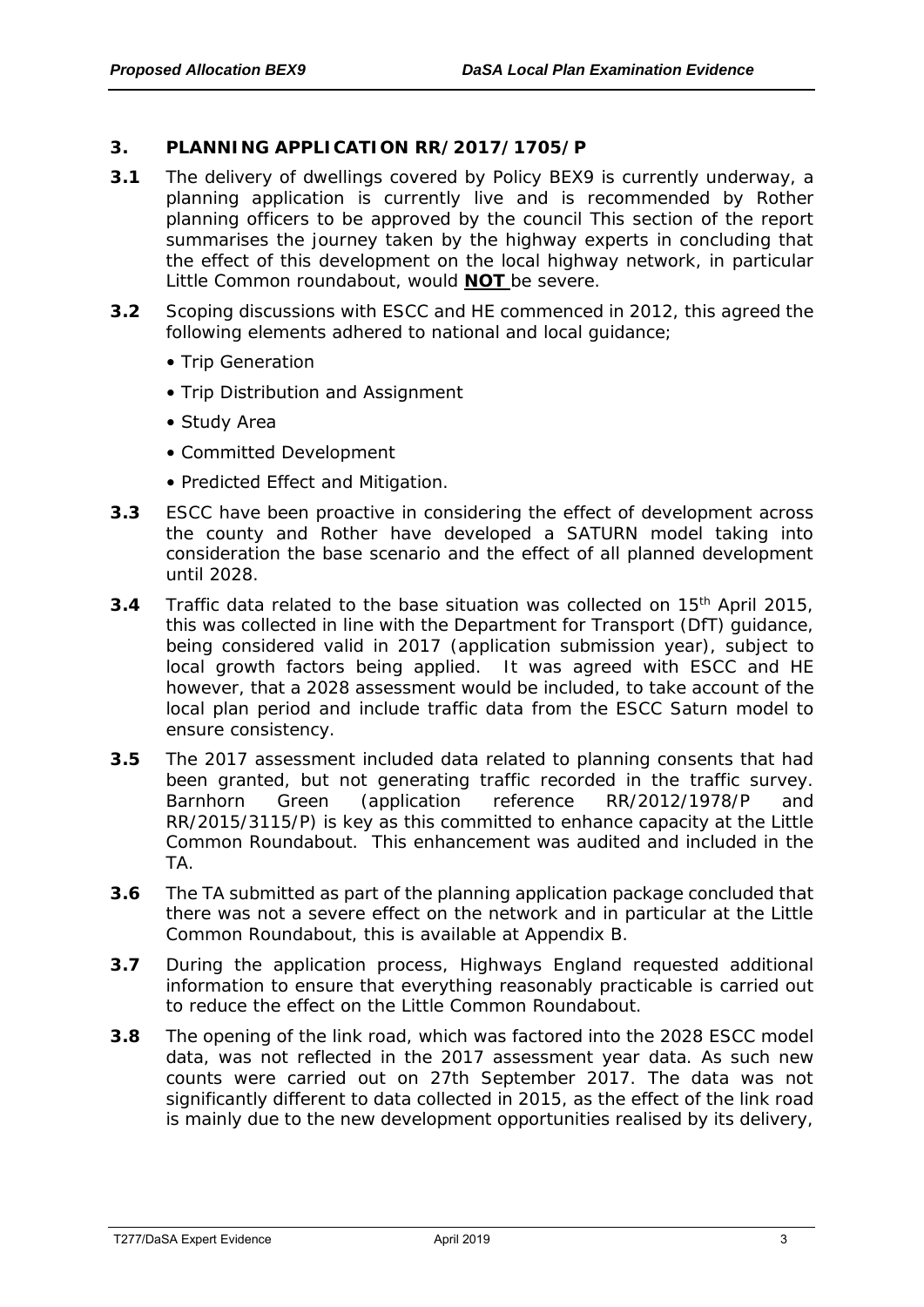which is not in place, the effect of which is included in the 2028 traffic model created by ESCC.

- **3.9** The opportunity to upgrade an existing junction onto Barnhorn Road was explored. In order to ensure that this was deliverable, an independent Road Safety Audit was commissioned by HE in strict accordance with HD 19/03.
- **3.10** The inclusion of a direct access to Barnhorn Road altered the trip distribution, as vehicles can now access the SRN without using Little Common Roundabout; in order to understand the effect, additional modelling was carried out as a sensitivity test. At the same time, to remove any ambiguity in relation to likely trip generation per dwelling, a high rate of 0.7 trips per dwelling in the peak hour was employed. This is robust as it is higher than the figures used in the ESCC model and that calculated using the TRICS Good Practice Guide. This sensitivity test ensured that the maximum predicted effect on Little Common Roundabout could be accommodated without there being a severe effect.
- **3.11** As a result of the above exercise there is no reasonable doubt that an access from Policy BEX9 can be provided directly onto Barnhorn Road.

**Trip Generation**

**3.12** The modelling has been assessed and is shown on the flow diagrams attached. The following vehicular trips have been assigned to the network and tested in the modelling submitted in the original Transport Assessment.

| Time Period | Arrivals | Departures |
|-------------|----------|------------|
| AM Peak     |          | 64         |
| PM Peak     |          | Δ.         |

**Table 3.1 – Trip Generation Tested in the Modelling**

- **3.13** This is identical to the vehicle trip rate recorded by the agreed TRICS data and therefore demonstrates that the modelling is indeed robust. It should also be noted that the assessment looks at a maximum of 170 units whereas the final planning figure applied for is below this at circa 160 dwellings, therefore, the TA is extremely robust.
- **3.14** As agreed, even though the above is correct and representative of a robust transport assessment, a sensitivity test has been carried out. This utilises a trip rate suggested by Highways England at 0.7 two-way trips per dwelling.

| Time Period | Arrivals | Departures |
|-------------|----------|------------|
| AM Peak     |          | 85         |
| PM Peak     | 85       |            |

**Table 3.2 – Trip Generation Tested in the Sensitivity Modelling**

**3.15** Comparing Table 3.1 with Table 3.2, the effect of an increase in trip generation per dwelling has an effect on the overall trip generation experienced as part of this development, this equates to a 31% increase in the AM peak and a 16% increase in the PM peak.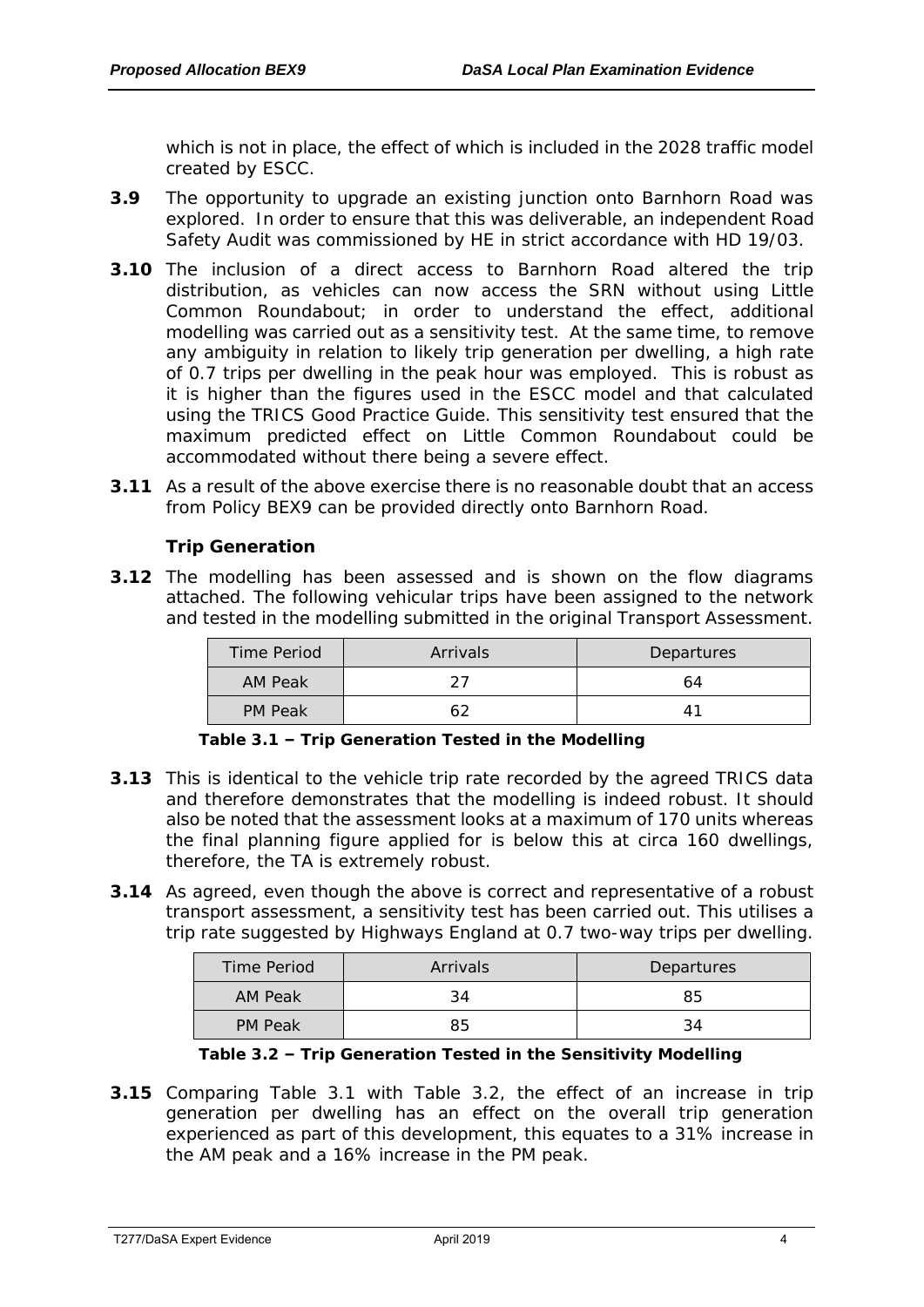**3.16** As a result of the above exercise there is no reasonable doubt that the trip generation related to Policy BEX9 would be greater than that assessed as part of the sensitivity test.

# **Junction Analysis**

- **3.17** Industry standard modelling software has been utilised to assess the effect of Policy BEX9 on the highway network, using the parameters discussed above. A traffic model determines junction capacity i.e. the number of vehicles and turning movements that can be accommodated over the course of the modelling period based on the geometry provided. In the case of the Little Common Roundabout this included the geometrical improvements conditioned as part of the planning application related to Barnhorn Green and the application related to BEX9, now implemented.
- **3.18** The ratio of flow (demand) to capacity is expressed as a decimal with 1 being the maximum demand that can travel through the junction in the model period. In this case the model period is 1 hour in the AM peak and the PM peak period.
- **3.19** Little Common Roundabout has been assessed using ARCADY, which is specifically designed to assess the effect of additional traffic on a roundabout. The enhanced access on Barnhorn Road has been assessed using PICADY, specifically designed to assess the effect of additional traffic on a priority junction.
- **3.20** The ARCADY Output was subject to a detailed review by Parson's Brinkerhoff on 28th January 2016, where all parameters were checked against the then recently approved Barnhorn Green development TA. All parameters matched, and it was subsequently agreed with ESCC and HE. Exigo have carried out further detailed analysis and remain confident that the existing and proposed parameters are accurate. The ARCADY model parameters will need to be checked throughout the detailed design process.
- **3.21** The 2017 count data has been included within the updated modelling presented in this correspondence, the summary results from the ARCADY modelling without any improvements to the junction are provided below;

|       | <b>AM</b>   |            | <b>PM</b>                          |            |
|-------|-------------|------------|------------------------------------|------------|
|       | Queue (PCU) | <b>RFC</b> | Queue (PCU)                        | <b>RFC</b> |
|       |             |            | (Default Analysis Set) - Base 2017 |            |
| Arm A | 5.76        | 0.86       | 3.41                               | 0.78       |
| Arm B | 0.29        | 0.23       | 0.16                               | 0.14       |
| Arm C | 1.22        | 0.55       | 0.69                               | 0.41       |
| Arm D | 1.94        | 0.66       | 1.27                               | 0.56       |
| Arm F | 1.04        | 0.51       | 1.32                               | 0.57       |

**Table 3.3 – Little Common Roundabout - ARCADY output based on 2017 Count Data and parameters as per Ordnance Survey data.**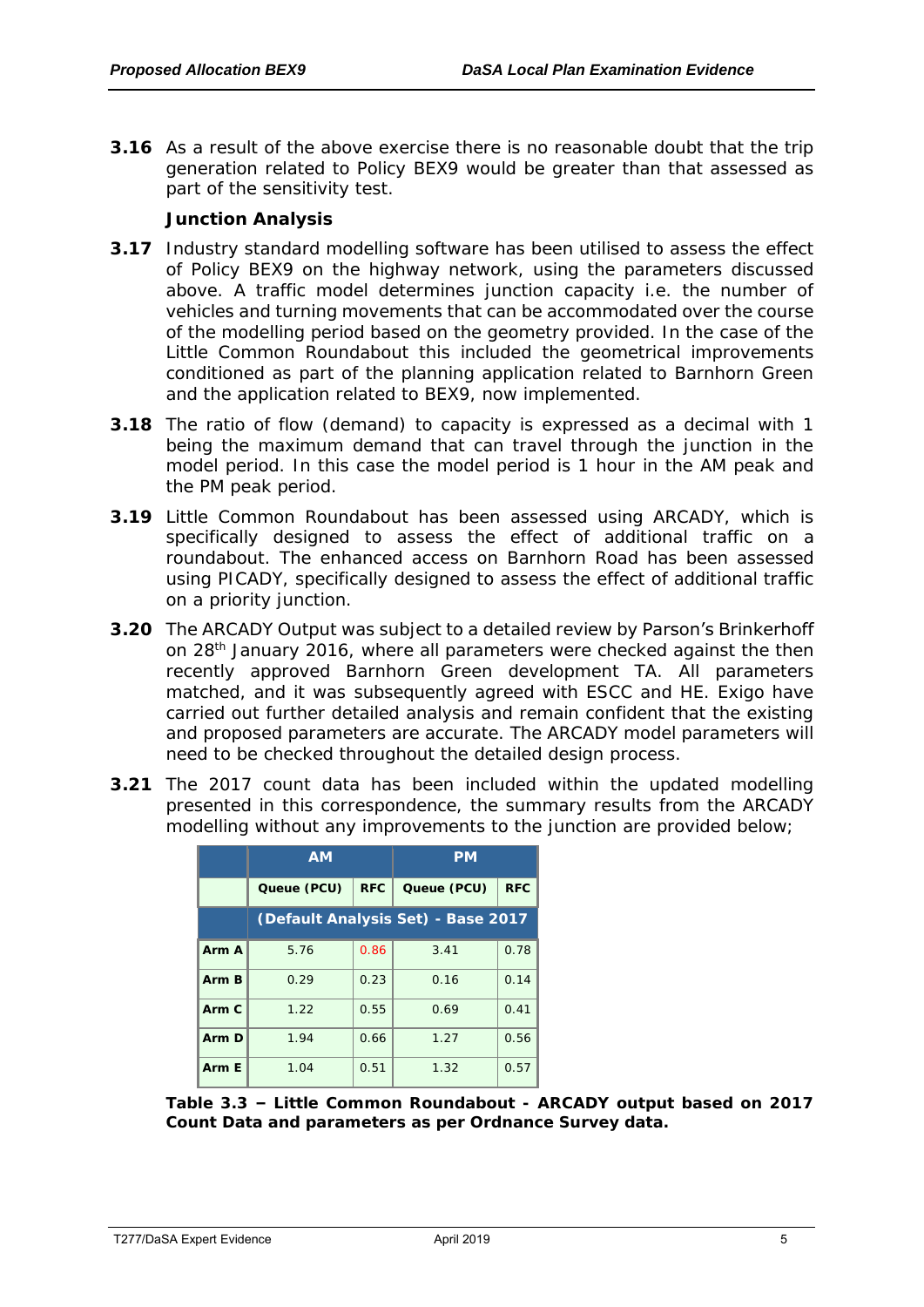- **3.22** The queue information has been validated against the surveys, a queue is defined as stationary traffic, rolling traffic with variable headways are common in urban areas, this is not shown in the model as it is not stationary traffic.
- **3.23** The agreed development flows were issued to ESCC for inclusion in the SATURN run, which was audited by the both ESCC and HE. The data utilised in this pre-existing model was provided for inclusion in the 2028 assessment. For complete clarity, the only data provided by Exigo in relation to the SATURN modelling was the development flows relating to the subject site. On this basis, the subject site received technical approval in relation to the traffic impact of up to 170 dwellings on land promoted as Policy BEX9.
- **3.24** The following changes have been made to reflect specific requests from Highways England;

*Trip Generation*

• New trip rate of 0.7 per dwelling has been tested as sensitivity assessment.

*Trip Distribution and Assignment*

- Distribution is now based on the 2017 count data.
- *Traffic has been Assigned based on 10% of eastbound traffic and 100% of westbound traffic using the Barnhorn Road access.*

#### *Study Area*

• The study area has been increased to take account of the new access to the site.

#### *Committed Development*

- The ARCADY model has been audited to take account of the enhancement works approved as part of the committed development traffic.
- **3.25** In order to demonstrate the effect on the local network a trip rate of 0.7 trips per dwelling in each peak hour has been carried out as a sensitivity test.
- **3.26** This has been combined with the points noted above, the results are provided below;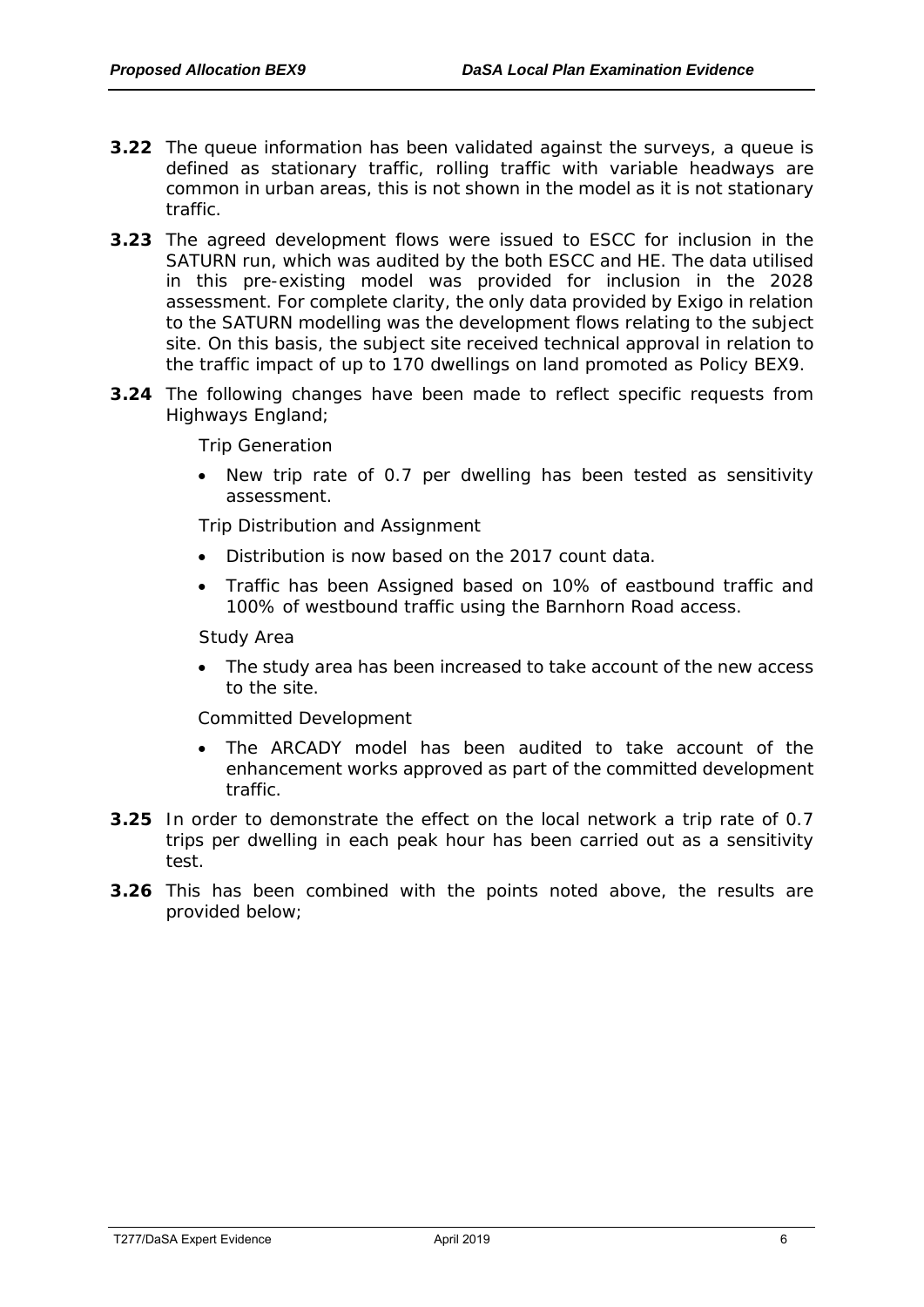|       | <b>AM</b>   |            | <b>PM</b>                                         |            |
|-------|-------------|------------|---------------------------------------------------|------------|
|       | Queue (PCU) | <b>RFC</b> | Queue (PCU)                                       | <b>RFC</b> |
|       |             |            | (Default Analysis Set) - Base 2017 + Com          |            |
| Arm A | 14.59       | 0.95       | 6.79                                              | 0.88       |
| Arm B | 0.40        | 0.29       | 0.21                                              | 0.17       |
| Arm C | 2.24        | 0.70       | 0.95                                              | 0.49       |
| Arm D | 3.84        | 0.80       | 1.57                                              | 0.61       |
| Arm E | 1.44        | 0.59       | 1.54                                              | 0.61       |
|       |             |            | (Default Analysis Set) - Base 2017 + Com + Dev    |            |
| Arm A | 17.72       | 0.96       | 7.07                                              | 0.88       |
| Arm B | 0.44        | 0.31       | 0.22                                              | 0.18       |
| Arm C | 2.51        | 0.72       | 1.11                                              | 0.53       |
| Arm D | 3.94        | 0.80       | 1.63                                              | 0.62       |
| Arm E | 1.66        | 0.63       | 1.63                                              | 0.62       |
|       |             |            | (Default Analysis Set) - Base 2028 + Saturn       |            |
| Arm A | 6.95        | 0.88       | 21.97                                             | 0.97       |
| Arm B | 0.47        | 0.32       | 1.22                                              | 0.56       |
| Arm C | 0.47        | 0.32       | 0.74                                              | 0.43       |
| Arm D | 3.17        | 0.76       | 1.28                                              | 0.56       |
| Arm E | 1.33        | 0.57       | 1.25                                              | 0.56       |
|       |             |            | (Default Analysis Set) - Base 2028 + Saturn + Dev |            |
| Arm A | 8.09        | 0.90       | 24.45                                             | 0.98       |
| Arm B | 0.50        | 0.33       | 1.59                                              | 0.62       |
| Arm C | 0.48        | 0.33       | 0.90                                              | 0.48       |
| Arm D | 3.25        | 0.77       | 1.34                                              | 0.57       |
| Arm E | 1.61        | 0.62       | 1.31                                              | 0.57       |

**Table 3.4 – Little Common Roundabout – Sensitivity Output.**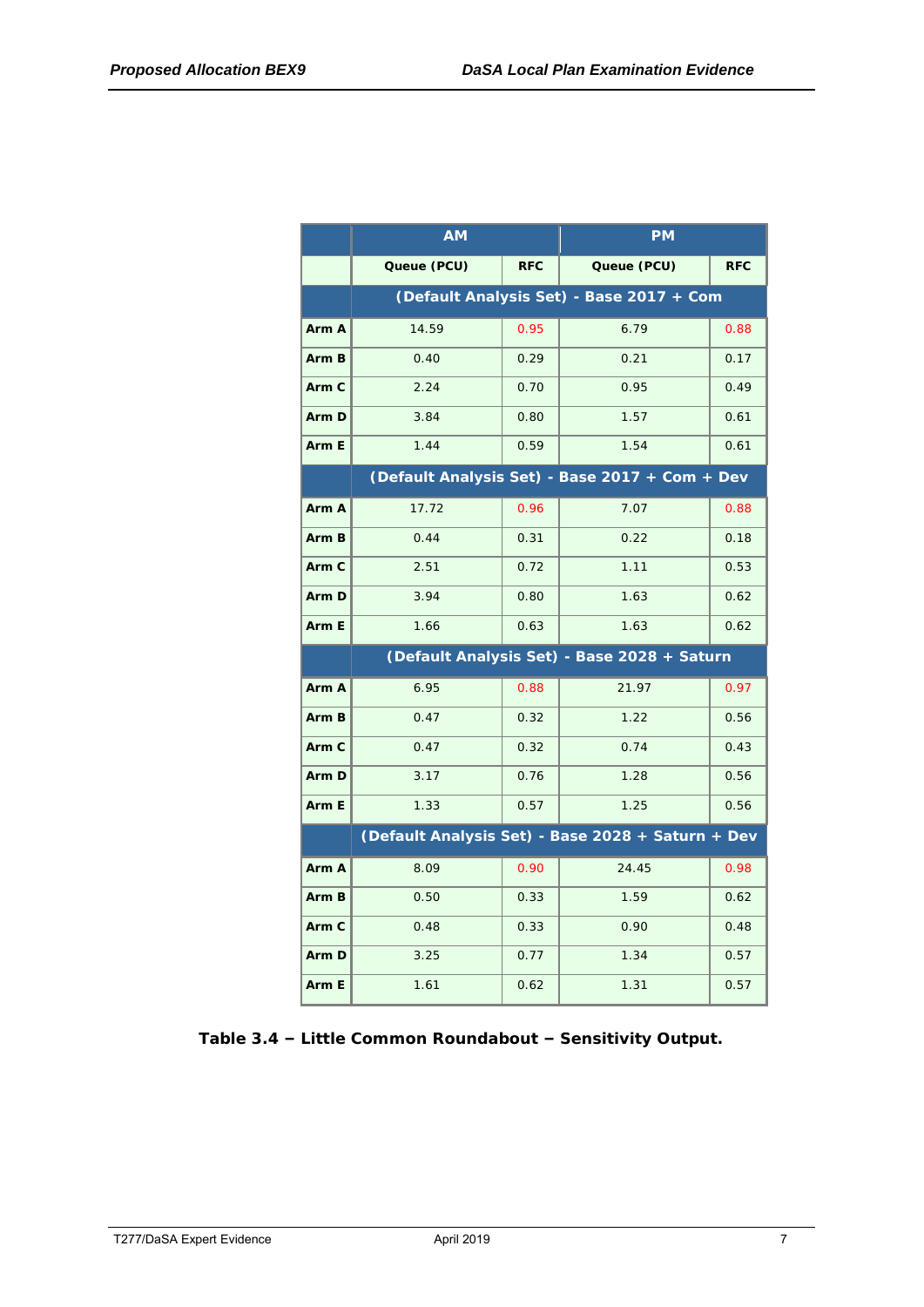**3.27** The ARCADY output for the Little Common Roundabout, shows the greatest effect is experienced on the arm that is over operational capacity, which is expected; however, the effect would be imperceptible as it increases the queue by 3 vehicles in the AM peak period and 0 vehicles in the PM peak period in 2017. In 2028 the effect of the development is lower at 1 vehicle in the AM peak and slightly higher in the PM peak with 2 vehicles.

| Movement                                                    | <b>RFC</b> | Queue |  |  |
|-------------------------------------------------------------|------------|-------|--|--|
| 2017 AM Peak + Committed Development + Proposed Development |            |       |  |  |
| Site Access                                                 | 0.291      |       |  |  |
| Barnhorn Road Right Turn                                    | 0.039      |       |  |  |
| 2028 AM Peak + Committed Development + Proposed Development |            |       |  |  |
| Site Access                                                 | 0.257      |       |  |  |
| Barnhorn Road Right Turn                                    | 0.048      | 〔 〕   |  |  |
| 2017 PM Peak + Committed Development + Proposed Development |            |       |  |  |
| Site Access                                                 | 0.044      |       |  |  |
| Barnhorn Road Right Turn                                    | 0.043      |       |  |  |
| 2028 PM Peak + Committed Development + Proposed Development |            |       |  |  |
| Site Access                                                 | 0.070      |       |  |  |
| Barnhorn Road Right Turn                                    | 0.062      |       |  |  |

**Table 3.5 – Barnhorn Road / Improved Farm Access Sensitivity Test - PICADY Output Summary**

**3.28** The above summary illustrates that there would be a minimal effect on the network as a result of the priority junction when combined with the sensitivity test figures. On the basis of the above there would not be a capacity issue at this junction.

**Network Improvements**

- **3.29** Both ESCC and HE were clear throughout pre-application discussions that network improvements would need to be in place to address any effect on this network.
- **3.30** The development flow diagrams were agreed with ESCC prior to inclusion in the SATURN model, the same flow diagrams have been utilised in this assessment.
- **3.31** The submitted Transport Assessment demonstrated that the access from Spindlewood Drive would not have a severe effect on the network and as such is technically correct and meeting the criteria set out by local and national policy. However, to positively address local stakeholder comments and those of Highways England, it was considered beneficial to assess the effect of providing a vehicular link to Barnhorn Road from the site.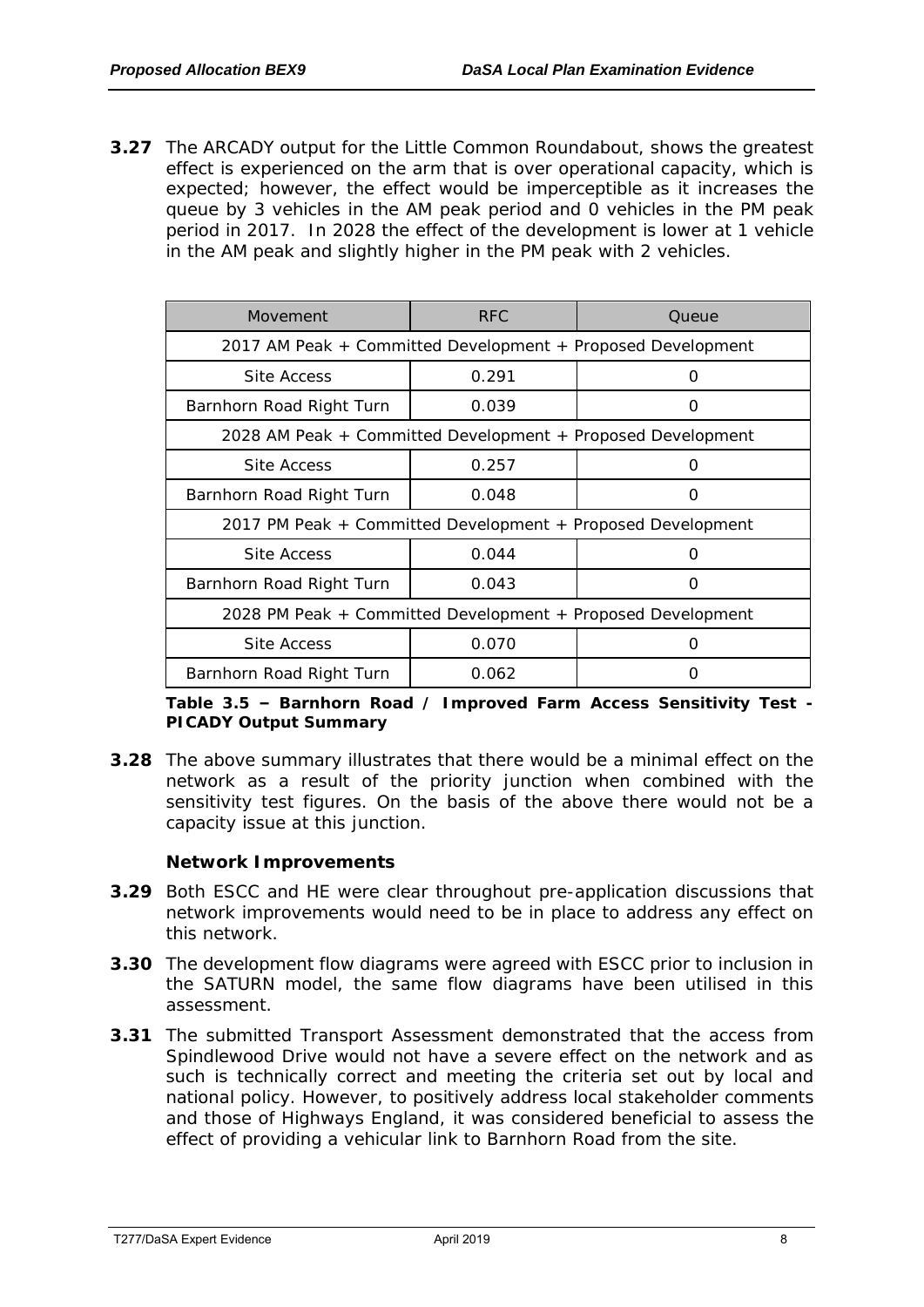- **3.32** The inclusion of an additional access onto the SRN is expensive and has involved a significant amount of work to ensure that it is fully compliant with the guidance. However, this would replace the mitigation required elsewhere on the network and it has addressed comments from local stakeholders.
- **3.33** The most significant improvement is the introduction of a ghost right turn lane at the existing access point, this would then connect to the development and would be in place for construction traffic as well as residents.
- **3.34** It is clear that the above improvements can be delivered by the applicant in order to deliver Policy BEX9. Indeed, the capacity improvements at Little Common Roundabout have been delivered by the Barnhorn Green application. Based on current development appraisals the costs associated with delivering the above requirements would not be prohibitive to delivering Policy BEX9.

**Determination of a Severe Effect**

- **3.35** The dictionary definition includes words such as "very serious", "extreme" and "very difficult". This sets a very high threshold. NPPF could not be any clearer; a development with a small, moderate or even a large traffic impact should be permitted if it meets the sustainable access criterion. By "residual", it refers to the impact after consideration of sustainable transport measures. The scheme effortlessly surpasses the minimum requirements in terms of sustainable access, especially given the measures included as part of the planning application, an extremely robust approach was taken in that the traffic generation was not reduced to reflect this.
- **3.36** On the basis that in every assessment period (2017 AM Peak, 2017 PM Peak 2028 AM Peak and 2028 PM Peak) all traffic connected with this junction would continue to travel through the junction within the hour, it would be extremely difficult to define the effect as "very serious" "extreme" or "very difficult".
- **3.37** The effect on the queue is minimal rising from 15 vehicles to 18 vehicles in the 2017 AM peak period, a total of 3 vehicles and from 22 vehicles to 24 vehicles an increase in 2 vehicles in the PM peak in 2028. This is likely to be unnoticed in the day to day operation of the junction.
- **3.38** As a result of the above, combined with the evidence submitted, both Highways England and ESCC considered that the residual effect was not severe.

**Traffic Impact Summary**

- **3.39** The junction modelling results predict that all junctions will continue to operate within design capacity for all tested scenarios, resulting in every vehicle wishing to travel through the junction in the peak hour, getting through the junction within that hour.
- **3.40** The proposals are therefore considered to have a limited effect on the highway network at peak times and the traffic generated by the proposed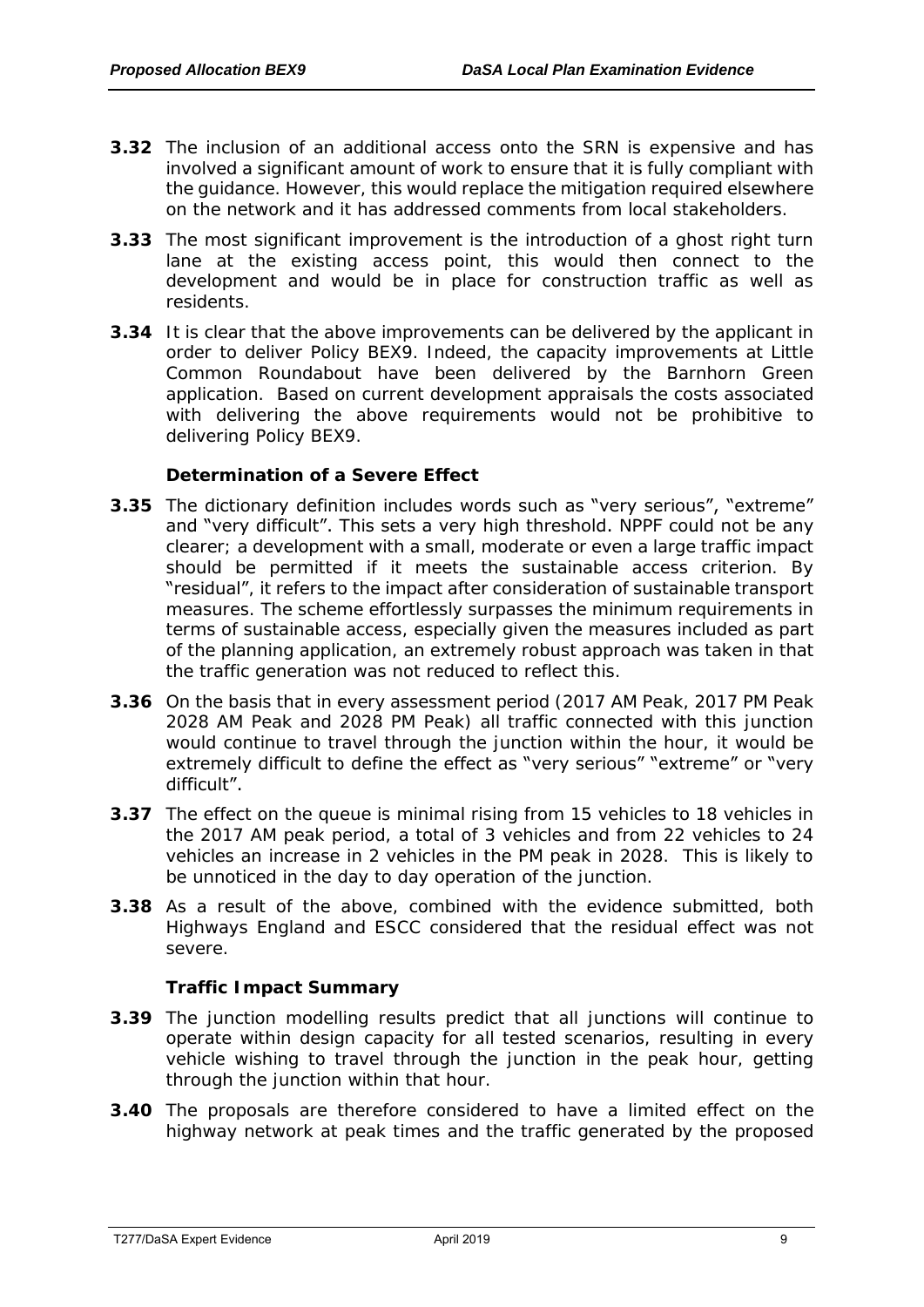development can be accommodated on the highway network without any further improvement to junction capacity above that already consented.

- **3.41** The effect of the development has been agreed with both ESCC and HE, it is therefore agreed that no further capacity improvements are required.
- **3.42** In relation to the SATURN model, this is a model created and controlled by ESCC to ensure a consistent approach is taken in relation to traffic modelling and the effect of new developments in this part of East Sussex. It is a complex model considering a variety of different trip producers and attractors. It is important to look at macroscopic modelling to avoid potential double counting in relation to area wide trip redistribution and creation. For instance, if houses and employment uses are allocated adjacent to each other, then it is likely traffic will be redistributed rather than all the trips being entirely new.
- **3.43** The detailed assessment above enabled ESCC and HE to provide a consultation response detailing that the effect on the network would be acceptable and not severe. This concludes that the delivery of Policy BEX9 in relation to highways is sound.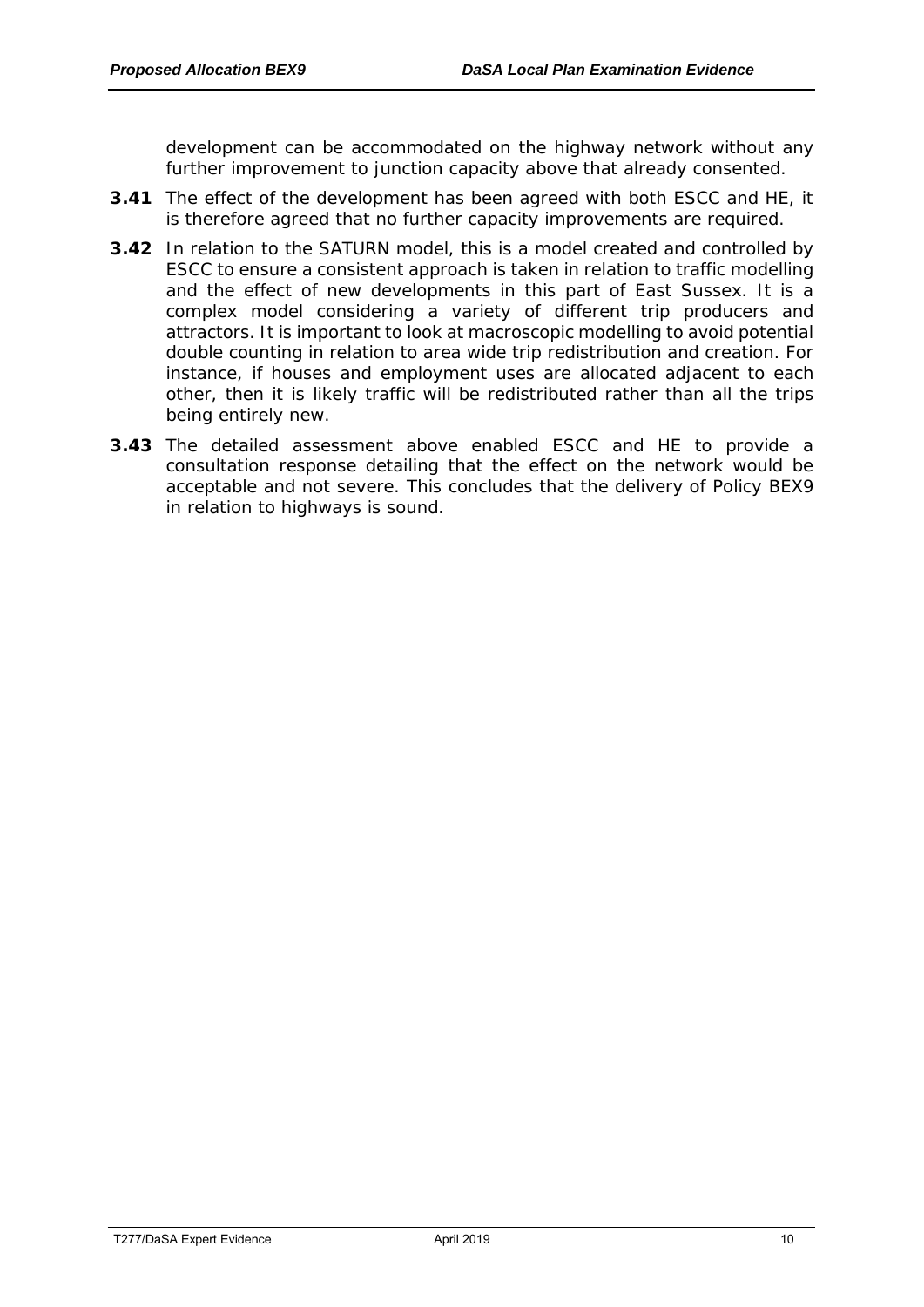<span id="page-12-0"></span>**4. POLICY** 

**National Planning Policy**

**National Planning Policy Framework (NPPF) February 2019** 

**4.1** The National Planning Policy Framework sets out the Government's planning policies for England and how these should be applied. It provides a framework within which locally-prepared plans for housing and other development are produced, relevant sections are analysed below.

**Section 9- Promoting Sustainable Transport** 

- **4.2** Section 9 of the NPPF focuses on 'Promoting Sustainable Transport', which states *"Transport issues should be considered from the earliest stages of plan-making and development proposals, so that:*
	- *The potential impacts of development on transport networks can be identified;*
	- *Opportunities from existing or proposed transport infrastructure, and changing transport technology and usage, are realised- for example in relation to the scale, location or density of development that can be accommodated;*
	- *Opportunities to promote walking, cycling and public transport are identified and perused;*
	- *The environmental impacts of traffic and transport infrastructure can be identified, assessed and taken into account- including appropriate opportunities for avoiding and mitigating any adverse effects, and for net environmental gains; and*
	- *Patterns of movement, streets, parking and other transport considerations are integral to the design of schemes and contribute to making high quality places.*
- **4.3** Policy BEX9 is connected to both Spindlewood Drive and Barnhorn Road by 2m wide footways. There are also public rights of way linking the site via car free routes to Clavering Walk, etc. The site is on the edge of the established residential area, the routes are accessible by all and connect the residents of the proposed site to key facilities and services in Little Common, such as retail, services, public transport, etc by foot. The centre of Little Common is within a 1km walk.
- **4.4** Barnhorn Road provides access to bus stops within 400m or 5 minutes' walk of the site. As part of the planning application ESCC requested funding for the evening service to provide a comprehensive alternative modal choice for all residents. As this development would increase the use of the bus service and the likelihood of trips being required out of peak times, off peak services should be invested in by the applicant.
- **4.5** All of the above has been addressed as part of the live application, all points required by national policy have been positively addressed ensuring Policy BEX9 can be delivered.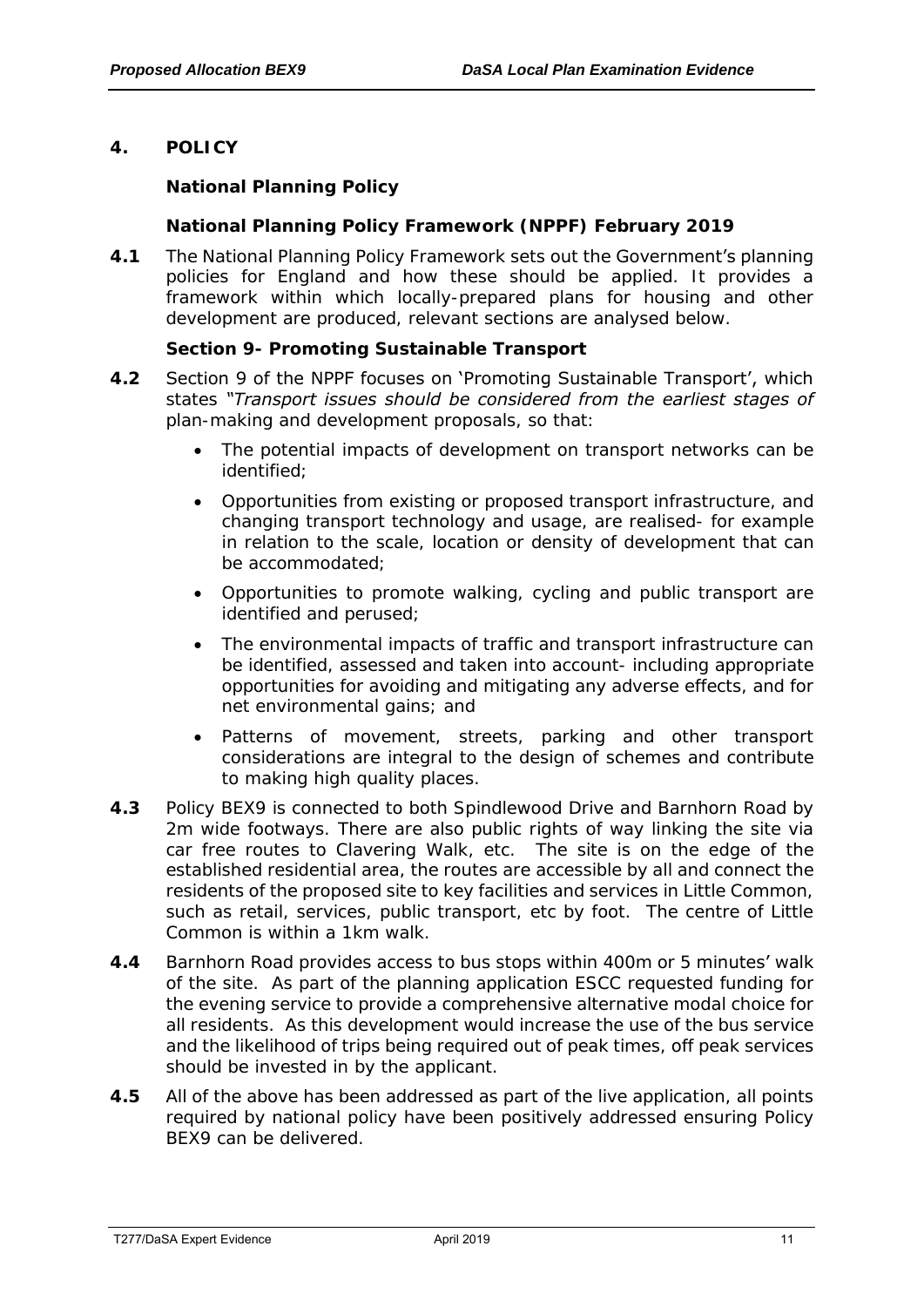**Considering Development Proposals**

- **4.6** The NPPF states, when assessing potential development sites, it must be ensured that:
	- *"Appropriate opportunities to promote sustainable modes can be – or have been – taken up, given the type of development and its location;*
	- *Safe and suitable access to the site can be achieved for all users; and*
	- *Any significant impacts from the development on the transport network (in terms of capacity and congestion), or on highway safety, can be cost effectively mitigated to an acceptable degree."*
- **4.7** The site location achieves all key accessibility criteria; employment, retail and leisure activities are provided in the centre of Little Common, less than 1km from the Policy BEX9. A trip from the proposed site can be carried out by foot as 1km is seen as a desirable distance.
- **4.8** Bus stops are within the nationally accepted 400m (5 minutes) walk from the site. At peak times public transport services are regular and have available space, it was recognised that the local bus network was not regularly available off peak and the delivery of this development would increase the likelihood of off peak services being required, as such it was agreed by all parties that it was necessary to fund additional off peak services.
- **4.9** Access on foot is provided using 2m wide footways tying into the local footway network, which once Spindlewood Drive is crossed provides a seamless journey to Little Common centre, at this point formal crossing points are provided for onward travel.
- **4.10** Cycling is carried out on the highway, the local residential road network is relatively lightly trafficked, with low speeds. The roads can pass two vehicles simultaneously and as such a cyclist can pass a car in the opposite direction with ease.
- **4.11** Access for private vehicles was discussed as part of the application. It was agreed that vehicular access would be taken from Spindlewood Drive and Barnhorn Road. Both involve improving existing vehicular access points, both have been subjected to an independent Road Safety Audit instructed in accordance with the Design Manual for Roads and Bridges (DMRB) guidance.
- **4.12** In accordance with national policy the application was accompanied by a Transport Assessment and Travel Plan. The Transport Assessment considers the base situation, identifying weekday peak hours; local consented applications are included as committed development, in this case the ESCC SATURN model is also used covering development to 2028.
- **4.13** Barnhorn Green is a large residential development to the north of Barnhorn Road, as part of that planning consent the applicant has provided improvements to the Little Common Roundabout.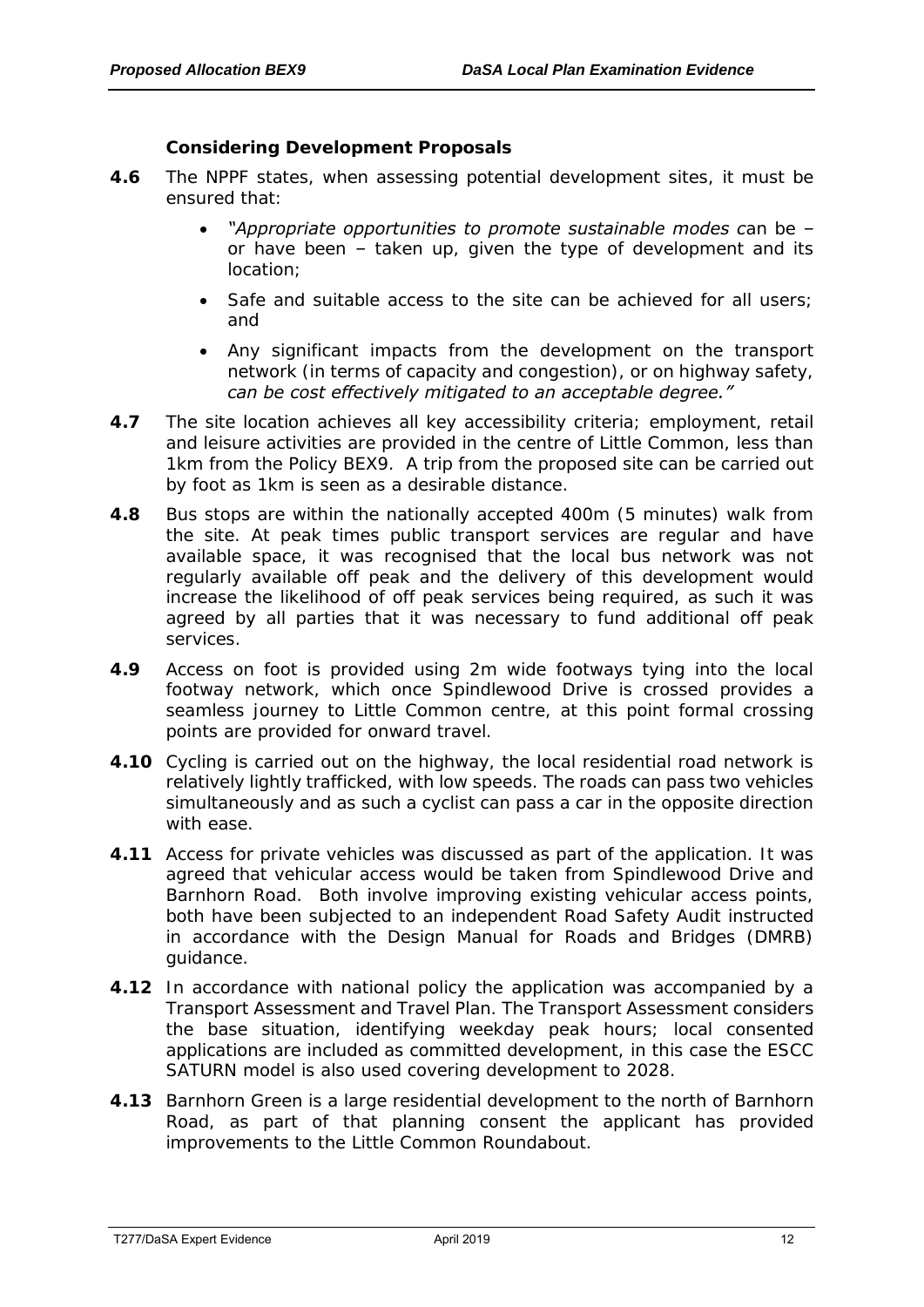- **4.14** The improvements to Little Common Roundabout were included within the planning application made in respect of Policy BEX9 and the consultation responses included a condition to ensure that these improvements are in place prior to the occupation of dwellings related to Policy BEX9.
- **4.15** The improvements agreed by all parties: HE, ESCC and the applicant for Barnhorn Green, were audited by Exigo and the parameters used in the with "committed development" and "Policy BEX9" development scenario utilised the capacity improvement.
- **4.16** The HE requested that the application relating to Policy BEX9 did everything reasonably practicable to reduce the effect at Little Common Roundabout. It was agreed that a second vehicular access point could be provided in line with DMRB guidance. This access improvement was subjected to an independent Road Safety Audit, where any points raised were addressed in the designer response. This is available at Appendix E.
- **4.17** The combination of the capacity improvements, the addition of a junction which would enable traffic to access the SRN without using Little Common Roundabout, the improvement to public transport and the inclusion of a Travel Plan to encourage modal shift, resulted in HE agreeing that there would not be a severe impact at the Little Common Roundabout. This process is entirely in line with national policy.
- **4.18** The framework also states that, "Development should only be prevented or refused on highways grounds if there would be an unacceptable impact on highway safety, or the residual cumulative impacts on the road network would be severe." With this quote in mind, the document advises that developments should;
	- *"Give priority first to pedestrian and cycle movements, both within the scheme and with neighbouring areas; and second - so far as possible – to facilitating access to high quality public transport, with layouts that maximise the catchment area for bus or other public transport services, and appropriate facilities that encourage public transport use;*
	- *Address the needs of people with disabilities and reduced mobility in relation to all modes of transport;*
	- *Create places that are safe, secure and attractive which minimise the scope for conflicts between pedestrians, cyclists and vehicles, avoid unnecessary street clutter, and respond to local character and design standards;*
	- *Allow for the efficient delivery of goods, and access by service and emergency vehicles; and*
	- *Be designed to enable charging of plug-in and other ultra-low emission vehicles in safe, accessible and convenient locations."*
- **4.19** The application submitted to deliver Policy BEX9 demonstrates that direct safe access is provided for pedestrians from both Spindlewood Drive and Barnhorn Road. The pedestrian routes from Policy BEX9 to key destinations was audited and no significant barriers existed between the new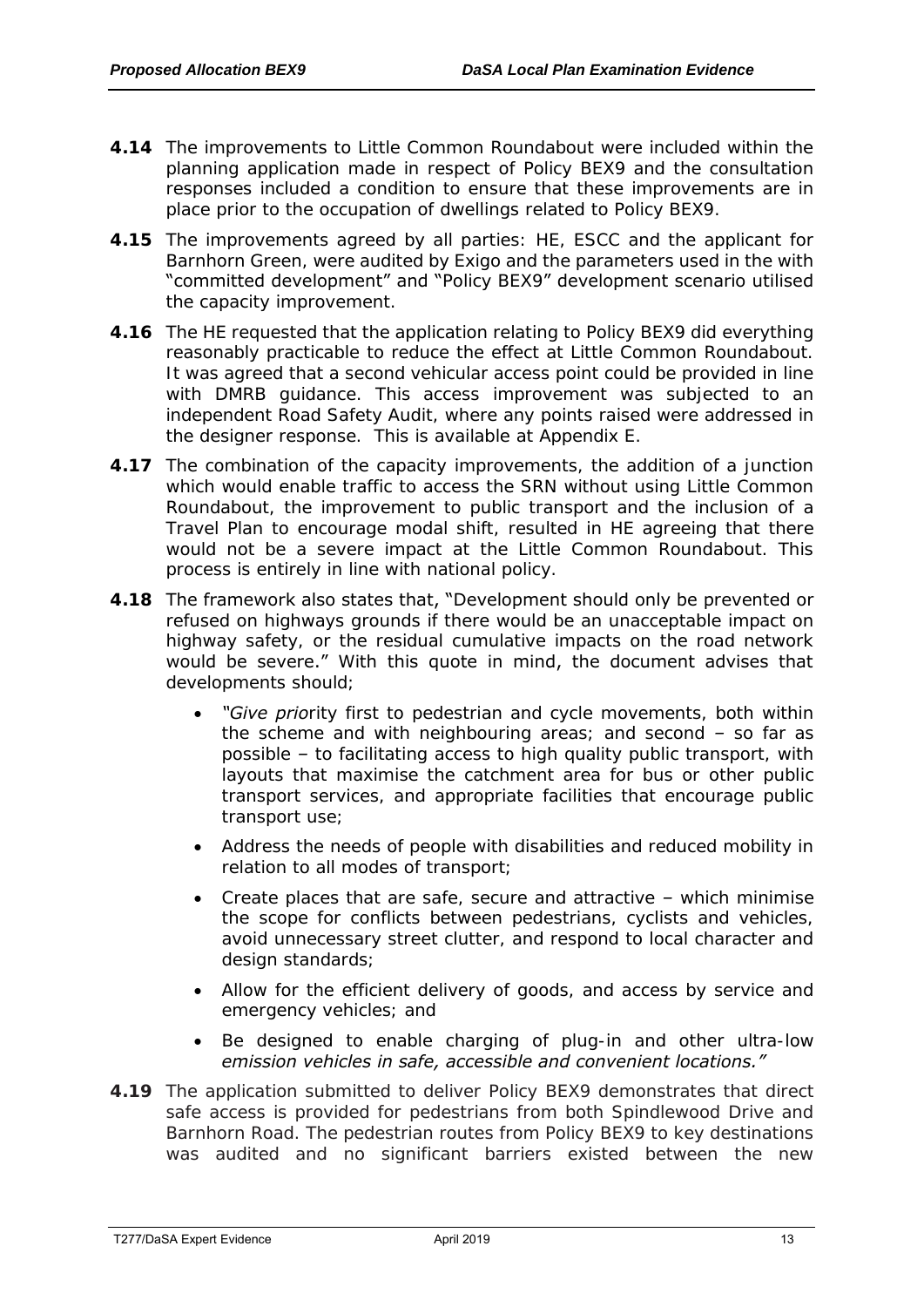infrastructure and the destinations within a desirable and acceptable walking distance. With the exception of crossing Spindlewood Drive, pedestrians travelling from the site to the centre have priority, the same exists in relation to the access from Barnhorn Road, providing pedestrians with a safe route to the closest bus stops.

- **4.20** Public transport improvements are included as part of the mitigation package, this not only enhances services for the dwellings connected with policy BEX9 it also increases access to services for all residents in Little Common and Bexhill.
- **4.21** All new infrastructure has been designed to meet the needs of all users, with all new crossing points provided with tactile pavers and dropped kerbs. The footway network is sufficiently wide enough to pass wheelchairs, prams and pedestrians in two directions simultaneously.
- **4.22** The routes connecting Policy BEX9 benefits from natural surveillance; new routes would be illuminated, designated crossing points included and footways sufficiently wide enough to allow all users to pass, making the routes safe, secure and attractive. The existing infrastructure also achieves this criterion.
- **4.23** The proposed access arrangement does not encourage conflict between pedestrians, cyclists and vehicles. Additional detail will be included at the detailed design stage, this will ensure that there is not unnecessary street clutter.
- **4.24** Policy BEX9 shares a boundary with Spindlewood Drive, dwellings on Barnhorn Road and Maple Walk. As such this development is fully integrated into the existing residential neighbourhoods, enabling existing delivery routes to be easily extended encouraging efficient delivery. The routes are all shown to be to adoptable highway standard and would enable safe access by emergency service vehicles.
- **4.25** The development has the ability to provide EV charging to all residents, there are multiple options available at present from a first fix to communal fast charge units.
- **4.26** Finally, the NPPF states that ,"All developments that will generate significant amounts of movement should be required to provide a travel plan, and the application should be supported by a transport statement or transport assessment so that the likely impacts of the proposal can be assessed."
- **4.27** The planning application related to the delivery of Policy BEX9 is accompanied by a Transport Assessment and Travel Plan. ESCC have included a planning condition in relation to the implementation of the Travel Plan, to ensure sustainable travel is promoted and facilitated by the development.
- **4.28** When assessing the transport impacts for this development, the guidelines outlaid in the NPPF have been closely followed specifically in regards to promoting sustainable travel to the development.
- **4.29** As a result of the above, it is clearly demonstrated that Policy BEX9 complies with the NPPF entirely.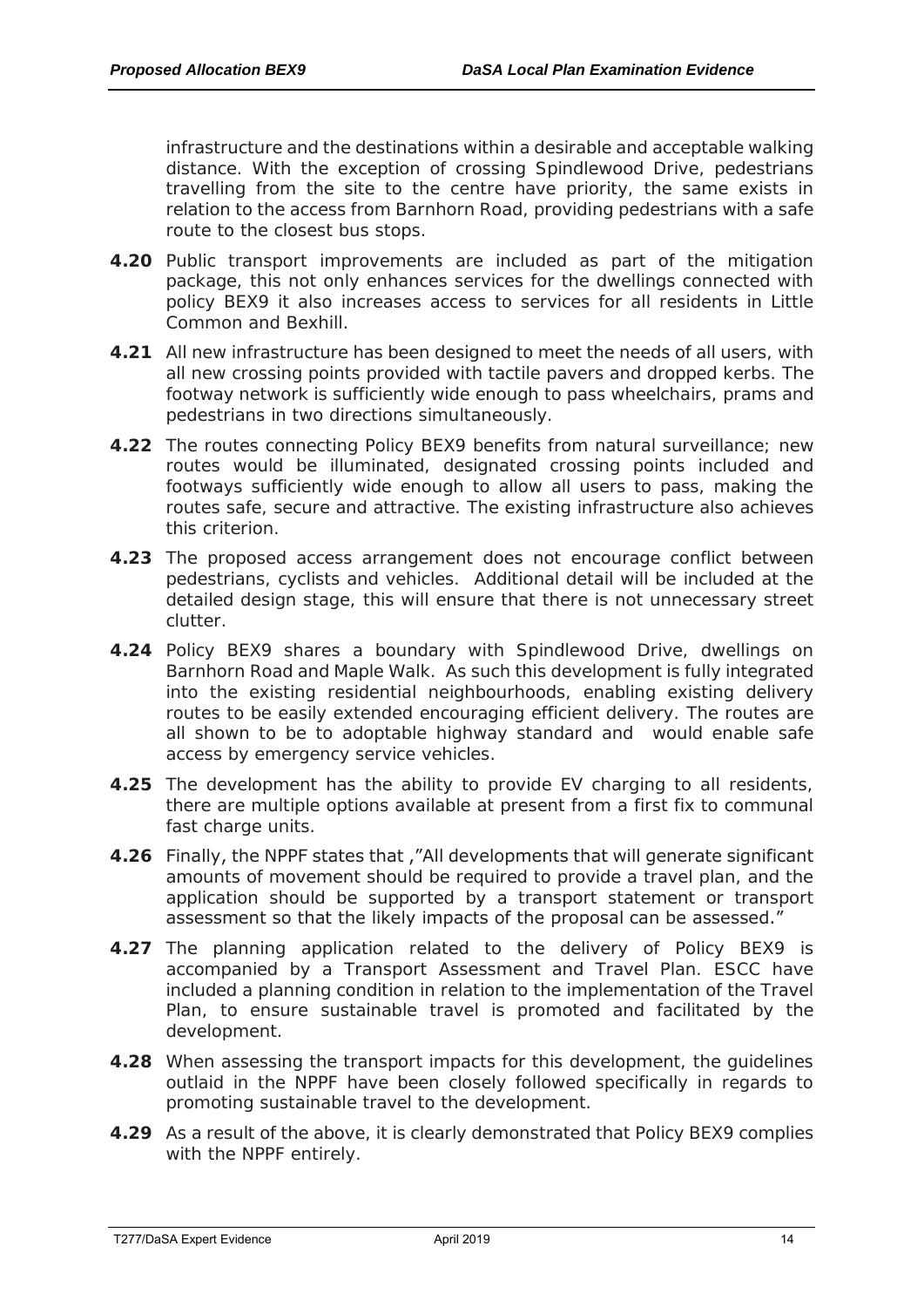**National Planning Practice Guidance (NPPG) March 2014**

- **4.30** The National Planning Practice Guidance (NPPG) brings together various planning guidance for England across all disciplines, as well as provide a link between guidance and the aims of the NPPF. The NPPG discusses the role of Travel Plans and Transport Statements/Assessments for developments and how they relate to each another.
- **4.31** The NPPG sets out the key roles of Transport Assessments, Statements and Travel Plans.

*"The development of Travel Plans and Transport Assessments or Transport Statements should be an iterative process as each may influence the other.*

*The primary purpose of a Travel Plan is to identify opportunities for the effective promotion and delivery of sustainable transport initiatives e.g. walking, cycling, public transport and tele-commuting, in connection with both proposed and existing developments and through this to thereby reduce the demand for travel by less sustainable modes. As noted above, they should not be used as a way of unfairly penalising drivers.*

*Transport Assessments and Transport Statements primarily focus on evaluating the potential transport impacts of a development proposal. (They may consider those impacts net of any reductions likely to arise from the implementation of a Travel Plan, though producing a Travel Plan is not always required). The Transport Assessment or Transport Statement may propose mitigation measures where these are necessary to avoid unacceptable or 'severe' impacts. Travel Plans can play an effective role in*  taking forward those mitigation measures which relate to ongoing *occupation and operation of the development.* 

*Transport Assessments or Statements can be used to establish whether the residual transport impacts of a proposed development are likely to be 'severe', which may be a reason for refusal, in accordance with the National Planning Policy Framework."*

- **4.32** The Transport Assessment reports the existing modal split recorded in Little Common, the Travel Plan presents measures to reduce single car occupancy and its use. The Travel Plan accompanying the application for the delivery of Policy BEX9 identifies the opportunities for the effective promotion and delivery of sustainable transport initiatives.
- **4.33** The Transport Assessment accompanying the application for the delivery of Policy BEX9 focuses on the potential impact of the development proposal. Given the sensitive nature of the development, a robust approach was undertaken in relation to the modelling to demonstrate that the effect would not be severe in the unlikely event that the TP measures were ineffective.
- **4.34** The submitted assessments present a very robust case which concludes, with consultees agreeing, that there would not be a severe effect on the Little Common Roundabout. The sensitivity test assessed the following;
	- Upgrade an existing junction on Barnhorn Road to provide an all movements junction directly linking the application site to Barnhorn Road;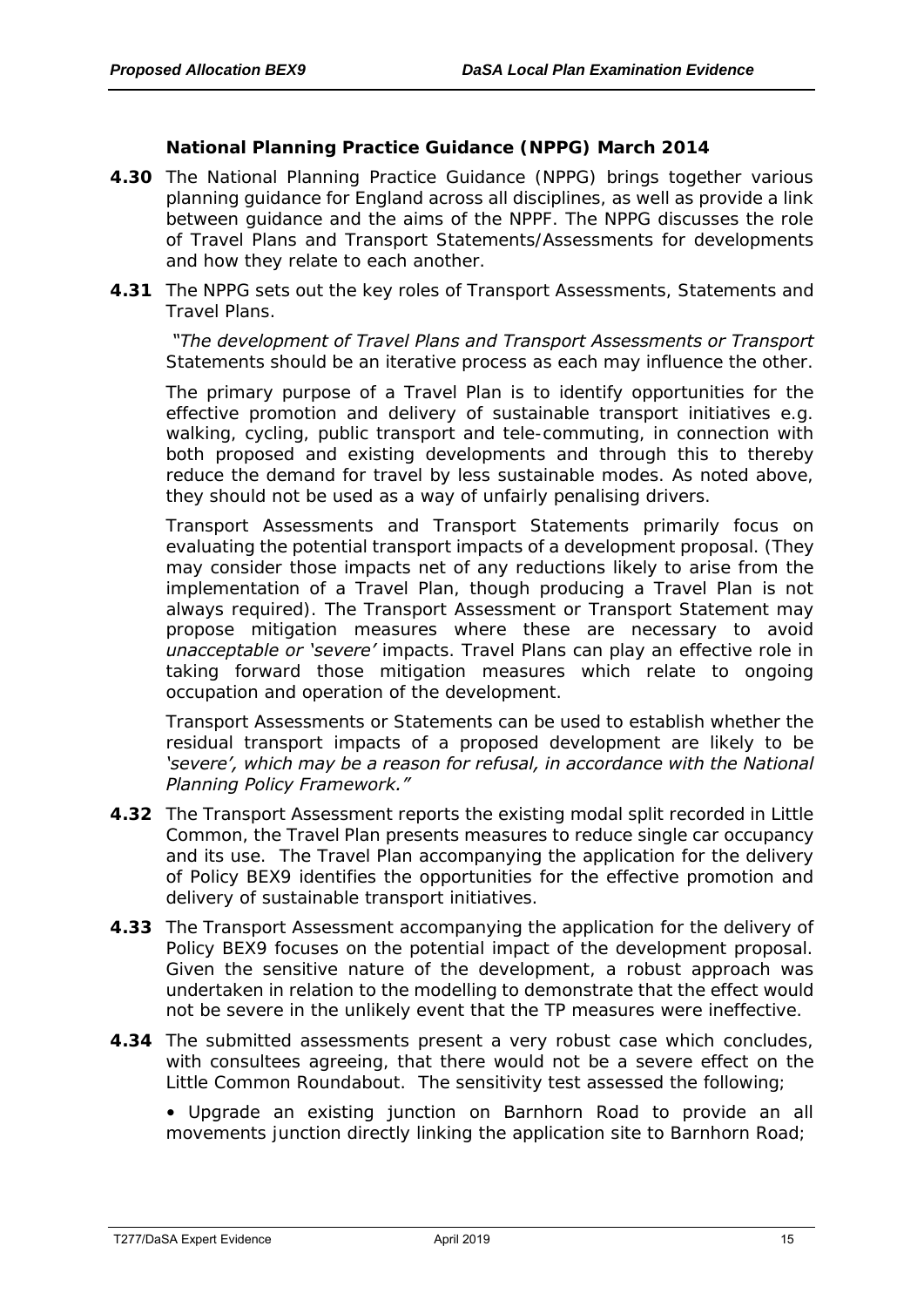• Carry out an additional survey of Little Common Roundabout post link road opening;

- Utilise the new traffic count data for the 2017 test scenario;
- Utilise the SWETS model data for the 2028 test scenario;

• Carry out a sensitivity test in relation to the trip generation using 0.7 two way trips per residential unit;

• Model the network in 2017 AM and PM peak data, distributing the sensitivity test trip generation using the new 2017 turning count data;

• Model the network in 2028 AM and PM peak data, distributing the sensitivity test trip generation using the 2028 SWETS model turning count data;

• Carry out a further sensitivity test on the basis of the above, with all development traffic using the Barnhorn Road access and no traffic using Spindlewood Drive.

# **4.35** The NPPG discusses why Travel Plans, Transport Assessments can contribute to:

- *"Encouraging sustainable travel;*
- *Lessening traffic generation and its detrimental impacts;*
- *Reducing carbon emissions and climate impacts;*
- *Creating accessible, connected, inclusive communities;*
- *Improving health outcomes and quality of life;*
- *Improving road safety, and*
- *Reducing the need for new development to increase existing road capacity or provide new roads."*
- **4.36** The TA and TP demonstrate how close key services are to the site, the acceptable walking distance of 2km covers much of Bexhill, with the majority of Little Common being covered by the desirable distance of 1km.
- **4.37** Through the application process it was agreed that additional investment in the public transport would be made by the applicant delivering Policy BEX9 and thus providing a comprehensive bus service. .
- **4.38** The TP commits to provide a variety of measures to encourage modal shift, thereby reducing carbon emissions and climate impacts.
- **4.39** Policy BEX9 bounds the existing residential areas on 3 sides, the links for all users are provided to ensure that the development creates an accessible, connected and inclusive community.
- **4.40** The TP encourages residents to walk to local services, the additional bus infrastructure provides access to services further away, all of which improves health outcomes and quality of life.
- **4.41** Road safety has been a paramount consideration as part of the planning application to deliver the development at Policy BEX9. Two existing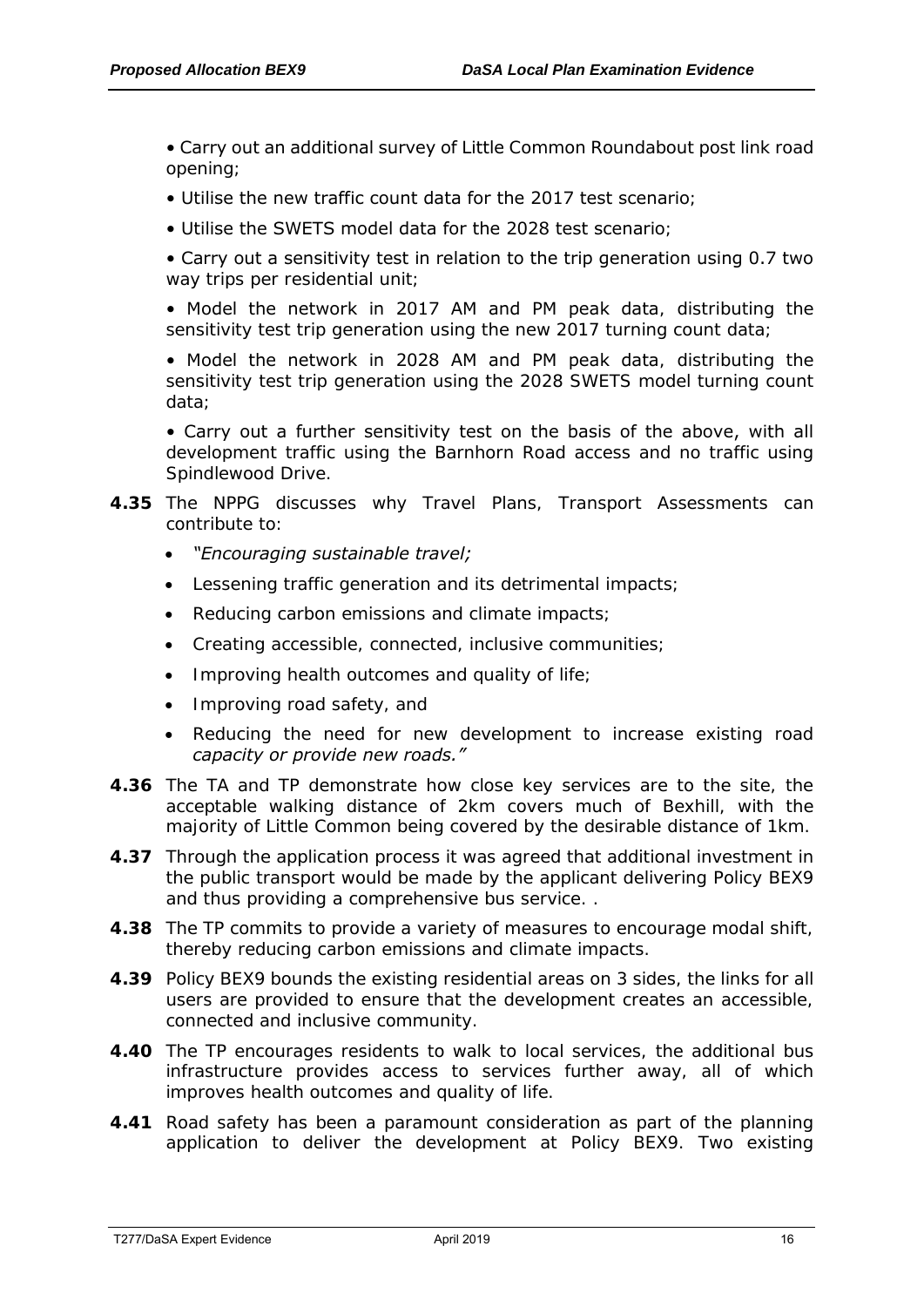substandard access points are significantly upgraded to meet the latest DRMB guidance in relation to Barnhorn Road and the ESCC guidance at Spindlewood Drive. Both of which have been subjected to an independent RSA, which raised issues, all of which were addressed as part of the designer response, culminating in the agreement that it is acceptable from Highways England.

- **4.42** The measures included in the Travel Plan encourage modal shift minimising car use. Only the minimum road infrastructure enhancements are included to ensure that there would not be a residual severe impact as a result of the delivery of Policy BEX9.
- **4.43** With regards to Transport Assessments, the NPPG discusses the key principles that should be taken into account in preparing a Transport Assessment or Statement:
	- *"Proportionate to the size and scope of the proposed development to which they relate and build on existing information wherever possible;*
	- *Established at the earliest practical possible stage of a development proposal;*
	- *Be tailored to particular local circumstances (other locally determined factors and information beyond those which are set out in this guidance may need to be considered in these studies provided there is robust evidence for doing so locally);*
	- *Be brought forward through collaborative ongoing working between the Local Planning Authority/Transport Authority, transport operators, rail network operators, the Highways Agency where there may be implications for the Strategic Road Network, and other relevant bodies. Engaging communities and local businesses in Travel Plans, Transport Assessments and Statements can be beneficial in positively supporting higher levels of walking and cycling (which in turn can encourage greater social inclusion, community cohesion and healthier communities)."*
- **4.44** The planning application was accompanied by a bespoke Transport Assessment, the study area was proportionate to the scale of the development and was established in 2012. Discussions with ESCC and Highways England began in 2012, with a full scoping exercise being undertaken.
- **4.45** A significant amount of work has taken place between the applicant team, RDC, ESCC and Highways England, prior to the planning application submission.
- **4.46** This application has been assessed against national policy, the effect of the development has been estimated, mitigated and agreed with all technical consultees. The effect on the network has been rigorously assessed and testing has concluded that the effect on the operation of the network is acceptable and not considered severe.

**Local Planning Policy**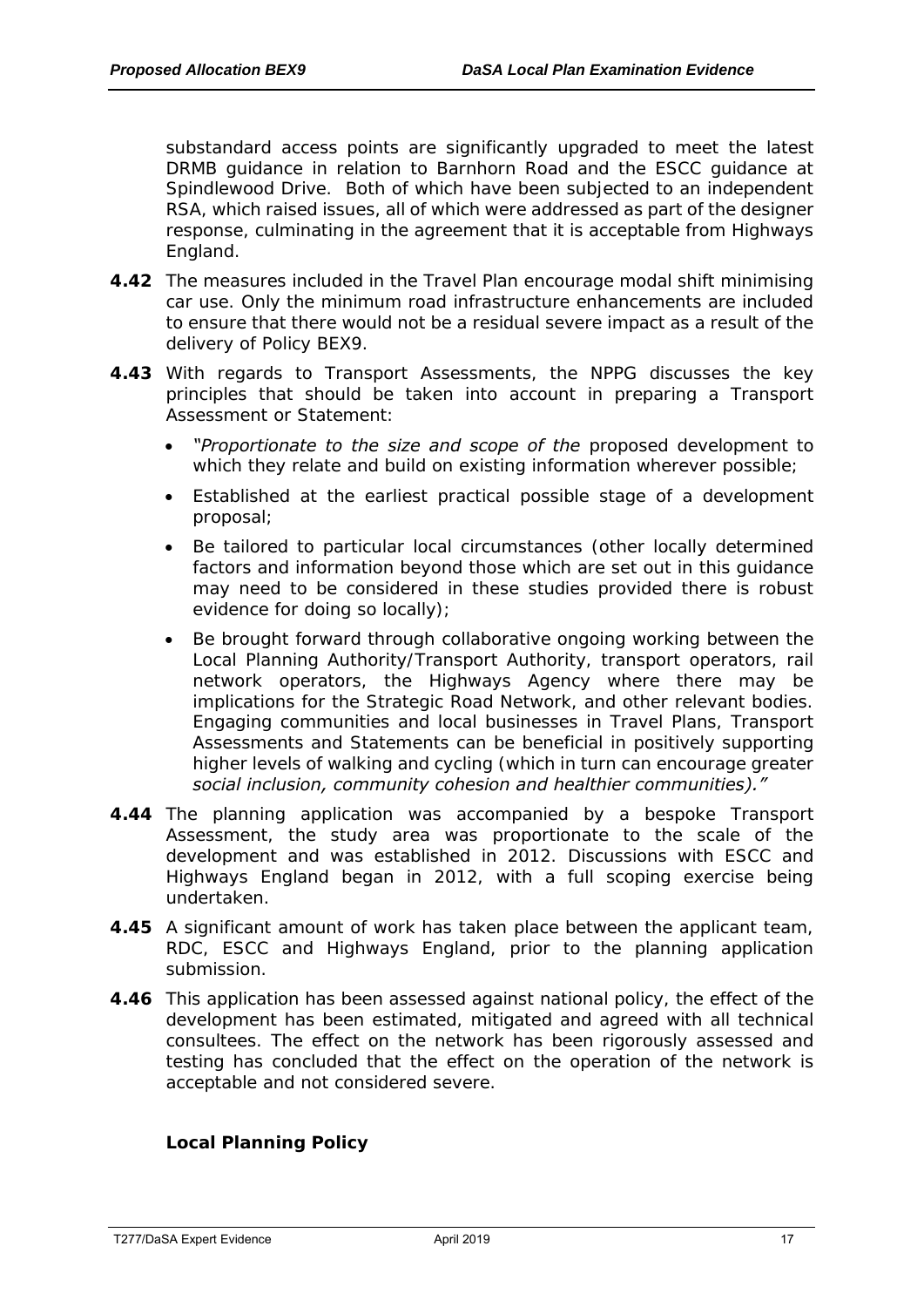#### **East Sussex Local Transport Plan 2011-2026**

- **4.47** East Sussex County Council as a local transport authority operates to deliver infrastructure required to enable sustainable economic growth throughout Greater Essex, Medway, Kent and East Sussex via a Local Transport Plan  $(LTP)$ .
- **4.48** The East Sussex LTP3 (2011-2026) main objectives are to reflect those outlined in the Sustainable Community Strategy for East Sussex, 'Pride of Place' and the Council Plan for the region. The LTP3 main aims are:
	- Improve economic competitiveness and growth;
	- Improve safety, health and security;
	- Tackle climate change;
	- Improve accessibility and enhance social inclusion;
	- Improve quality of life.
- **4.49** East Sussex have identified key areas within the region which have identified for needing greater investment. These include:
	- Hastings/Bexhill;
	- Eastbourne/South Wealden:
	- Newhaven.
- **4.50** LTP3 aims to benefit these areas by delivering sustainable economic growth and the following transport infrastructure:
	- Localising road improvements to tackle congestion at bottlenecks on the network;
	- Target strategic transport improvements within and outside East Sussex to improve the connectivity within the county and within the south east London and beyond;
	- Road safety through enforcement, education and engineering measures including integration of highway maintenance with safety improvement schemes;
	- Promotion and infrastructure for public transport e.g. accessible bus stops, shelters;
	- Implementation of infrastructure to support integrated sustainable travel – walking, cycling, public transport, car sharing etc. For example – bus priority measures, cycle lanes and facilities, improvements to pedestrian routes to key trip attractors, better rail/bus/cycle interchanges, less street clutter and enhanced public spaces;
	- Better use of technology to make the best use of the existing transport network e.g. Urban Traffic Control (linking of traffic signals), Real Time Bus Information, charging points for electric vehicles and smart ticketing initiatives;
	- Parking control and enforcement.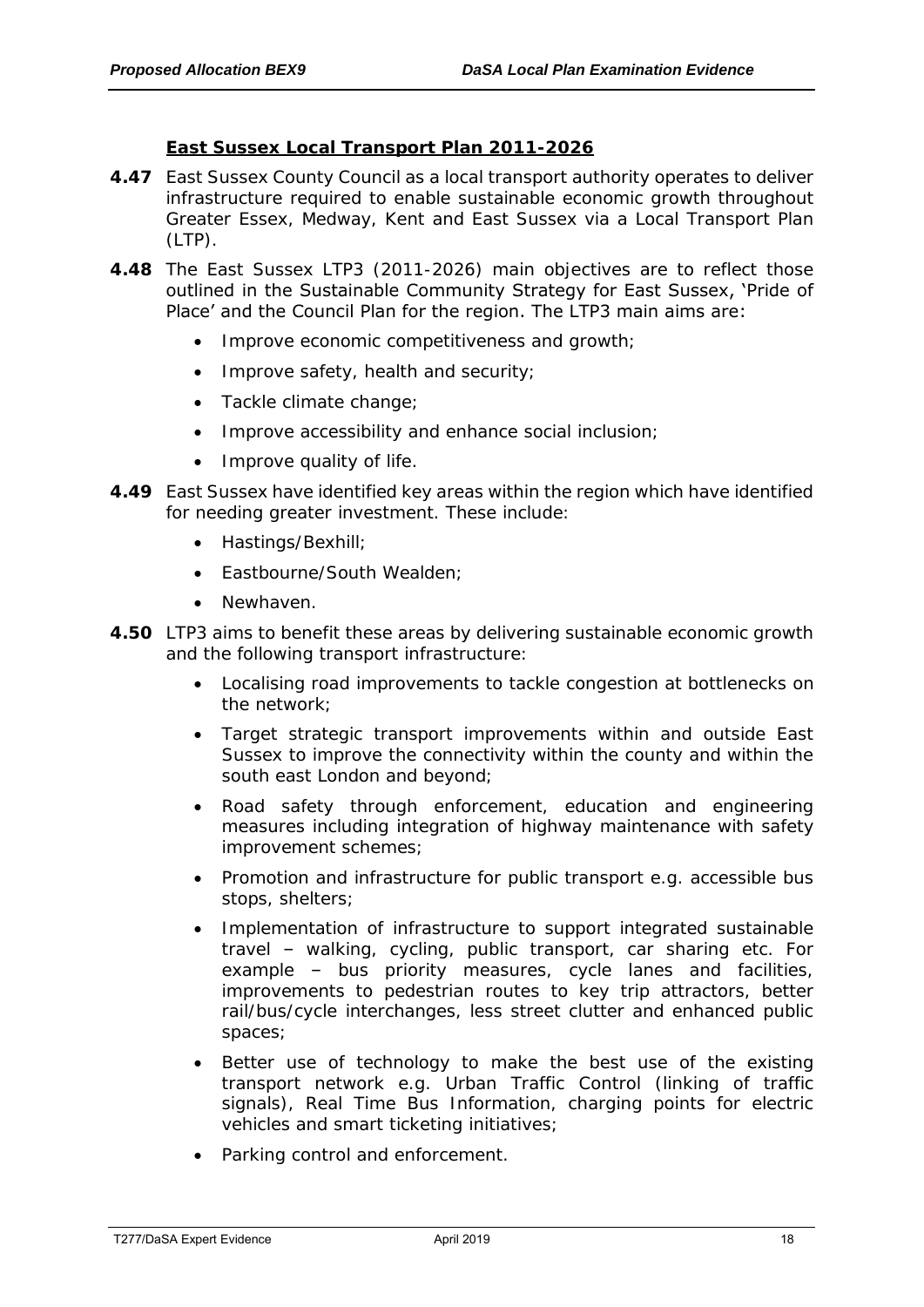# **East Sussex 'Pride of Place'**

- **4.51** The East Sussex 'Pride of Place' document sets out to 'raise the quality of life for all residents by securing their future prosperity and well-being and improving the places where they live, work and spend their leisure time'.
- **4.52** East Sussex have identified the issues in which affect the quality of life for people in East Sussex and have set out strategic priorities which include:
	- Developing our economy, creating jobs and increasing prosperity;
	- Providing high quality education, learning & skills opportunities;
	- Improving travel choices and access to services;
	- Providing high quality affordable housing:
	- Protecting our natural and built environments and adapting and responding to climate change;
	- Improving health and well-being;
	- Ensuring people and communities are safe and secure;
	- Creating strong communities and community leadership;
	- Enabling people to enjoy culture, sports and leisure.

**Summary**

**4.53** Overall the development achieves the aspirations of national and local policy. The site is located within an accessible area and would provide modal transport choice. The proposed Travel Plan would further encourage sustainable travel patterns.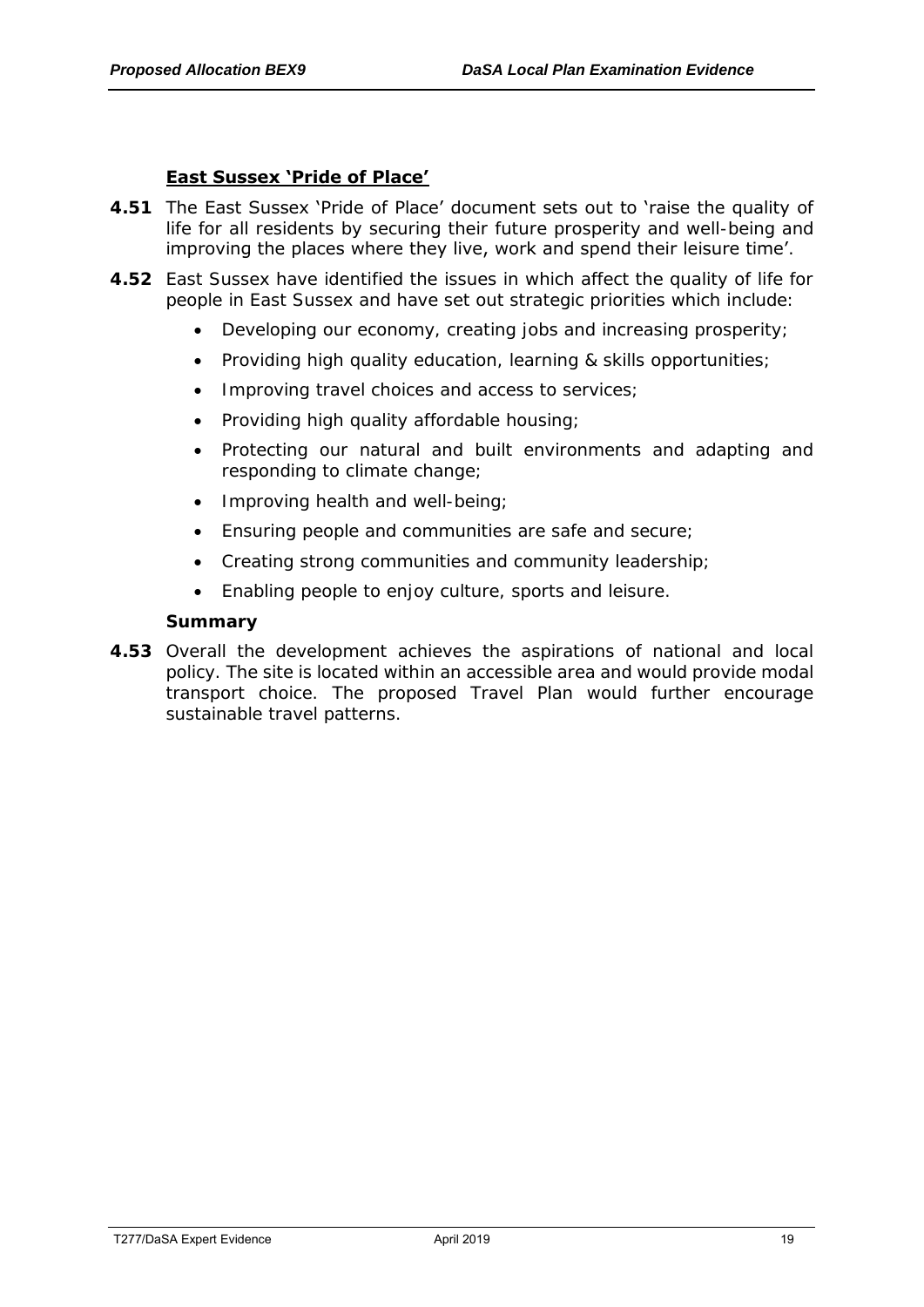# <span id="page-21-0"></span>**5. HIGHWAYS ENGLAND RESPONSE TO THE DASA CONSULTATION**

- **5.1** Highways England (HE) have written in respect of the DaSA consultation and have objected to Policy BEX9 on 26th October 2018. Having reviewed the consultation response, it is objecting to the entire plan coming forward in its current state and not the individual sites per se. The comments made are generic and not directed at policy BEX9, but as one of the policies it must be subjected to the same approach, albeit the exercise was carried out as part of the planning application process related to the same site.
- *5.2* Each site being considered on its own merits and planning submission. This is qualified under the heading Development and Site Allocations Local Plan: *"…the Local Plan must propose mitigation which delivers "nil detriment" and*  which we can be confident is deliverable within highway land or land under *the control of either yourselves as Local Planning Authority or the applicant and is compliant with all of the requirements of the Design Manual for Roads and Bridges (DMRB). Further, we must be confident that funding for any*  required highway mitigation is or will be in place and available at the *appropriate point in the build out of the Local Plan. Mitigation schemes therefore need to be development to a sufficient stage at outline design to enable robust cost estimates to be derived, which should be confirmed with Highways England."*
- **5.3** The application relating to the development delivering Policy BEX9 has carried out this entire exercise with HE and has satisfied all requirements including a Road Safety Audit and Designer Response being provided and approved by HE.
- **5.4** HE state that the consultation material informing this objection is limited to;
	- Development and Site Allocations Local Plan Proposed Submission October 2018
	- Highways Capacity Assessment (HCA) Report (2028 Development and Site Allocations) Version 4.2 November 2018
	- Infrastructure Delivery Plan February 2015.
- **5.5** As the planning application related to Land off Spindlewood Drive is not listed and not part of the DaSA consultation, HE could not use the information to determine a response in relation to the DaSA response.
- *5.6* HE state that policies BEX6, BEX9, BEX10 and BEX11 include requirements to provide offsite highway works to make the development acceptable in highway terms. To ensure that BEX9 comes forward as required in the planning application HE have included the following in their response *"In the case of BEX9 Spindlewood Drive, this site will also be required to upgrade the existing access onto the A259 Barnhorn Road as well as provide an access to Spindlewood Drive on the local road network. This was shown to be necessary to avoid 'severe' impact at the A259 Little Common Roundabout."*
- **5.7** This has been further clarified in an email from the HE officer who provided the objection to the DaSA and also provided the HE consultation responses for the BEX9 planning application. The officer reiterates that whilst HE are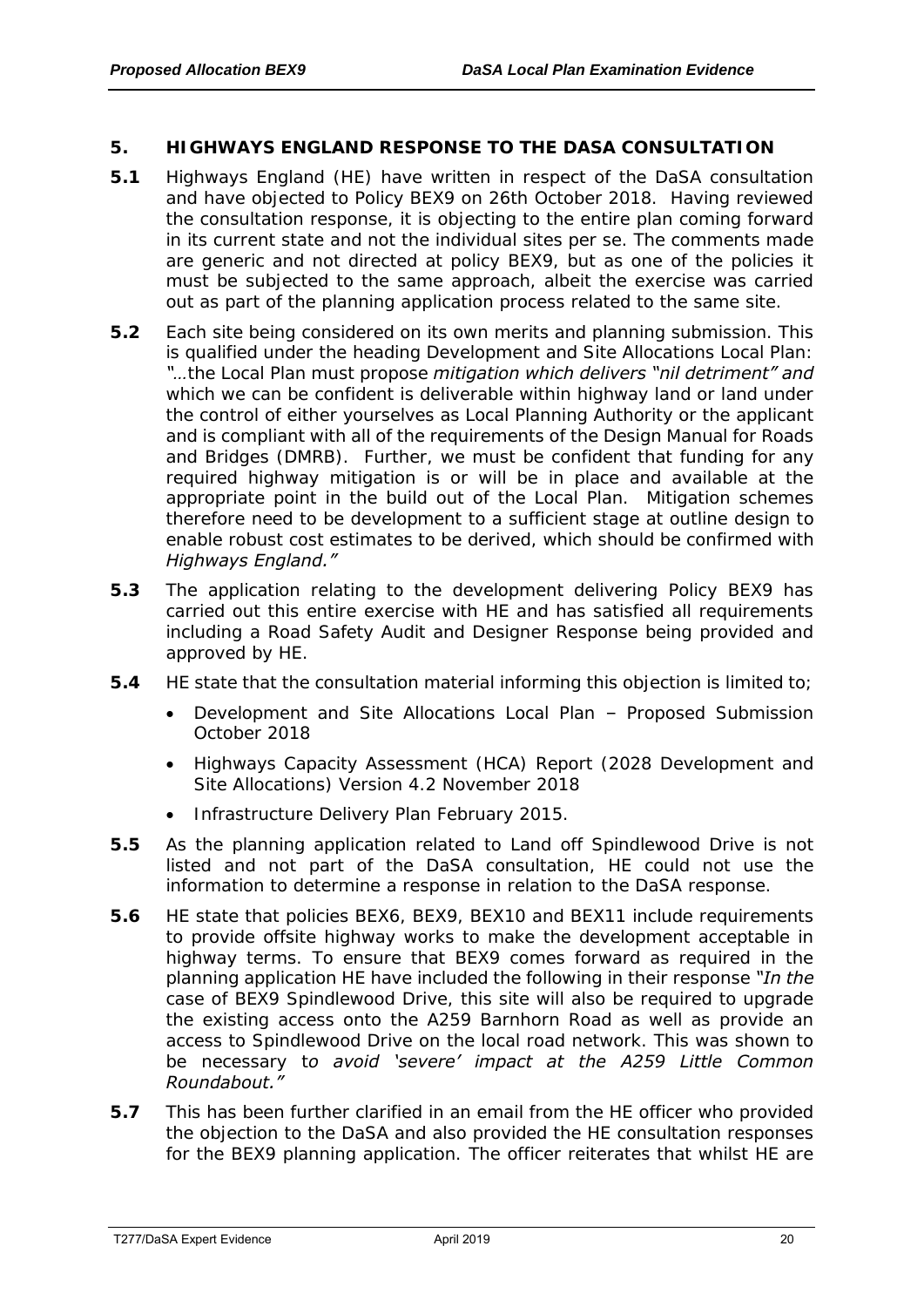"content" with the BEX9 development, the cumulative impact of all developments have not been represented in the HCA report. A copy of the email can be found at Appendix F.

- **5.8** It is clear that whilst the HE require further information on all sites in the DaSA, specific mitigation is noted in line with that received in relation to the planning application, a comprehensive approach clearly stating that this site has carried out due process in line with national policy, identifying the effect using agreed industry standard methodology, providing mitigation and addressing the effect to ensure that it is not 'severe'.
- **5.9** The applicant has committed to provide the mitigation necessary to make the development acceptable, there are no additional offsite infrastructure projects required to make the development acceptable in terms of national policy and as such all improvements will be in place prior to the development being fully occupied.
- **5.10** In respect of soundness, this demonstrates that Policy BEX9 is sound because there is a transport evidence base which assesses the cumulative effect of this site and all other committed developments, which proposed deliverable mitigation as agreed with HE as being justified and effective.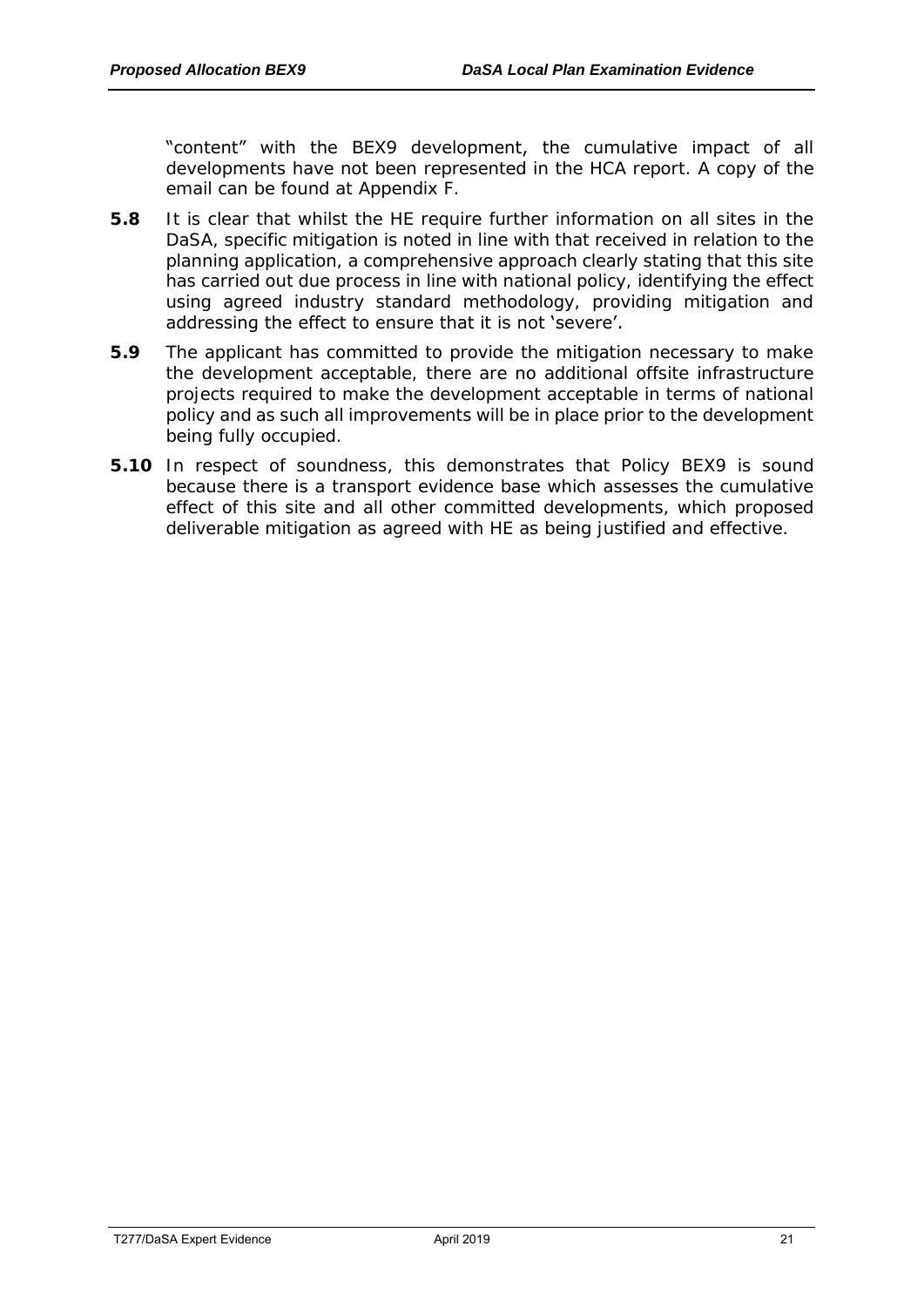#### <span id="page-23-0"></span>**6. CONCLUSION**

- **6.1** Rother District Council have prepared their Development and Site Allocations Local Plan, this identifies Policy BEX9 – Land off Spindlewood Drive for residential development. Exigo have been working on a planning application to deliver this site for residential development since 2012, which has been recommended for planning approval and is only awaiting a planning committee decision.
- **6.2** The Secretary of State's local plan examination is currently underway, and the inspector has raised a matter in relation to whether Policy BEX9 has a severe effect on the Little Common Roundabout.
- **6.3** The two elements are intrinsically linked, placing Exigo in position to give expert advice in relation to the effect of Policy BEX9 on the Little Common Roundabout.
- **6.4** Exigo has engaged with Highways England and East Sussex County Council and as such provides detailed evidence to demonstrate that Policy BEX9 is sound.
- **6.5** As a result of detailed discussions between relevant highway experts there is no reasonable doubt that an access from Policy BEX9 cannot be provided directly onto Barnhorn Road.
- **6.6** As a result of detailed discussions between relevant highway experts there is no reasonable doubt that the trip generation related to Policy BEX9 would be greater than that assessed as part of the sensitivity test.
- **6.7** The consultation responses related to the live planning application confirms that both Highways England and East Sussex County do not consider that there would be a severe residual effect on the Little Common Roundabout as a result of delivering Policy BEX9.
- **6.8** The NPPF is clear in respect of the dealing with the impact of a development, NPPF states that "development should only be prevented or refused on transport grounds where the residual cumulative impacts of development are severe", Policy BEX9 fully achieves the aspirations of the national and local planning policies.
- **6.9** National planning policy has been reviewed in detail in relation to matter 7 Policy BEX9 raised by the inspector; it is clear from the planning application made in relation to the subject site has fully adhered to national planning policy.
- **6.10** The applicant has accepted the conditions connected to the committee report put forward to councillors and considers that at this time the scheme would be deliverable.
- **6.11** HE objected to the DaSA on the basis of the cumulative effect of the Plan and not directly to policy BEX9, the application for the same site has a "no objection subject to conditions" consultation response from HE.
- **6.12** As a result of the detailed evidence presented to highway experts in relation to the planning application and the commitment made by the applicant, it is considered that BEX9 can be delivered and is therefore sound.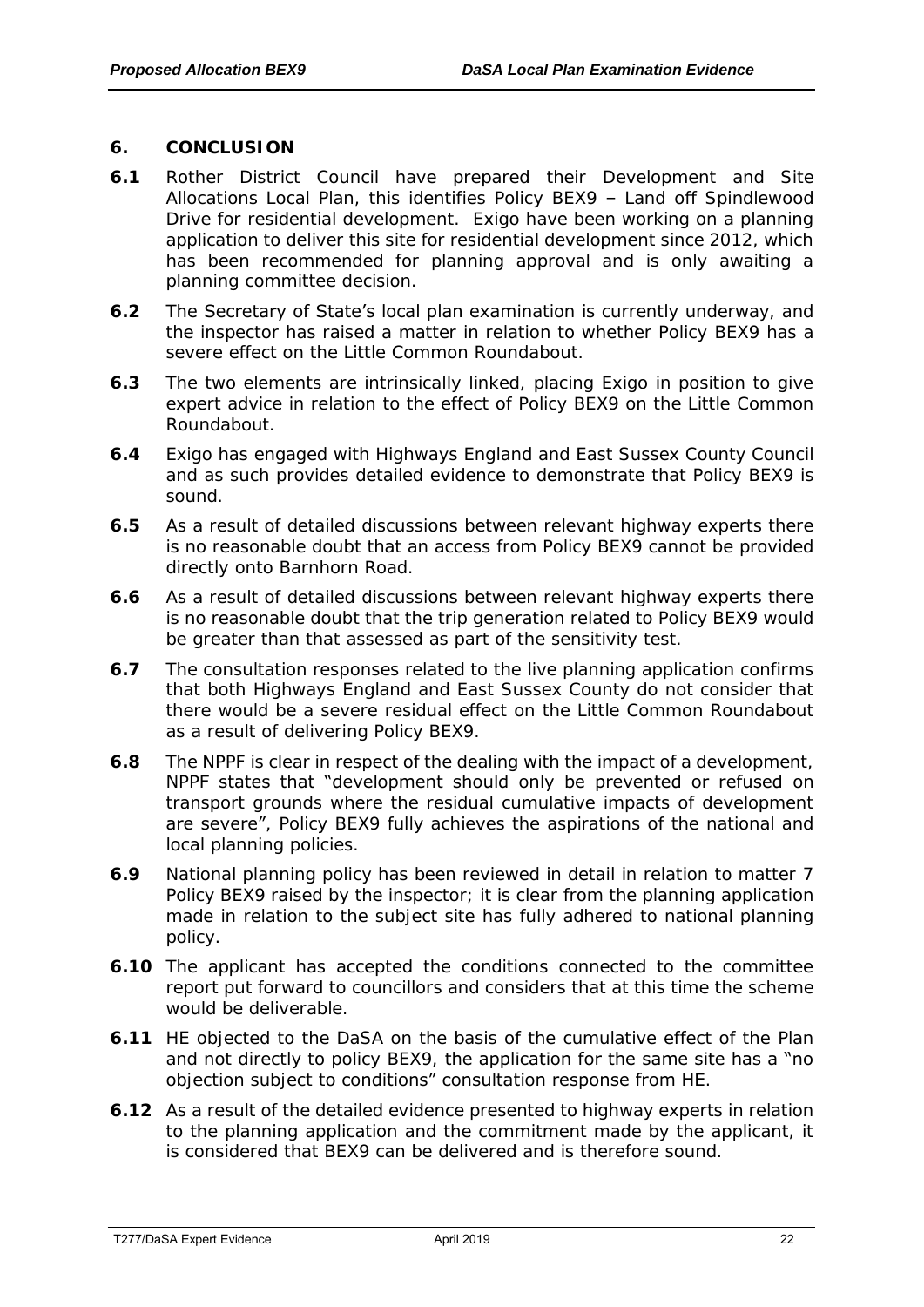# **APPENDIX A**

Highway England and ESCC Consultation Responses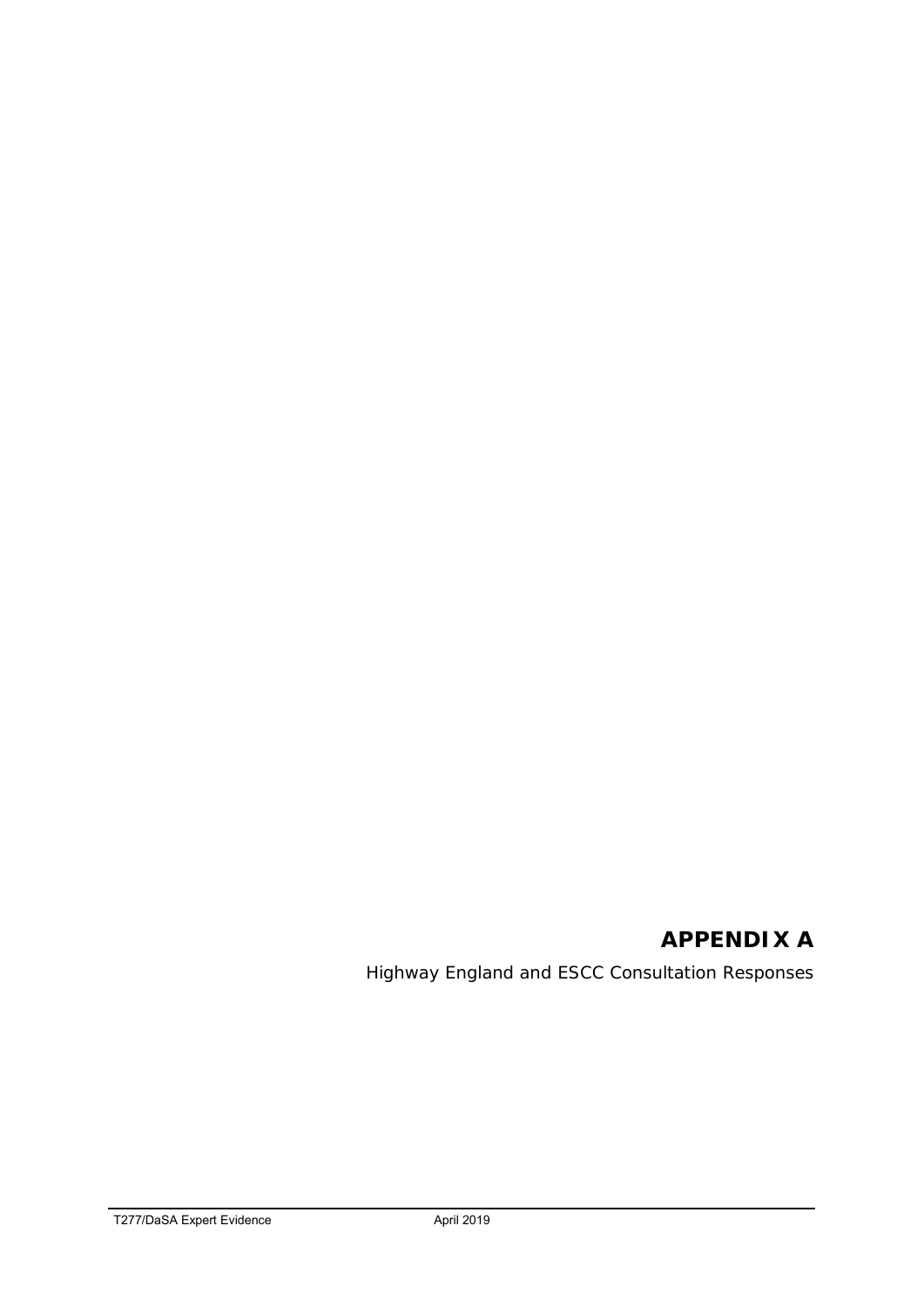To: **Head of Planning Rother District Council** Town Hall, Bexhill on Sea



| <b>APPLICATION</b> | <b>HW/RR/17/1705/P</b> |
|--------------------|------------------------|
| <b>NUMBER</b>      |                        |

**Applicant:** Exigo Project Solutions

Location: Spindlewood Drive - Land off, Bexhill

Development: Outline: Residential development for circa 160 dwellings with all matters other than access reserved.

| Road Name<br>or Number                      | U6150            | <b>Consultation</b><br><b>Date</b> | 27 July 2017                         | <b>Use</b><br><b>Class</b> |  |
|---------------------------------------------|------------------|------------------------------------|--------------------------------------|----------------------------|--|
| <b>National</b><br>Grid<br><b>Reference</b> | 571043<br>107608 | <b>Contact</b><br><b>Officer</b>   | <b>Ben Lenton</b><br>01273<br>336114 |                            |  |

# Recommendation:

| No objection                                            |   | <b>Objection</b>                                    |  |
|---------------------------------------------------------|---|-----------------------------------------------------|--|
| No objection subject to the<br>imposition of conditions | X | <b>Objection due to</b><br>insufficient information |  |

# **The Proposal**

The development proposal is for the construction of up to 170 dwellings on land to the east of Spindlewood Drive, Bexhill.

# **Site Access**

The submitted Transport Assessment indicated that the development would be served via a single access point onto Spindlewood Drive; however, following further discussions with Highways England and East Sussex County Council it was considered beneficial to provide a second access into the site from Barnhorn Road (A259).

Barnhorn Road Access - Highways England is the highway authority, traffic authority and street authority for the strategic road network (SRN) and therefore they have assessed the suitability of the access onto Barnhorn Road. Highways England has now concluded that subject to the inclusion of appropriate conditions the new access onto Barnhorn Road is acceptable.

Spindlewood Drive Access - Access into the site from Spindlewood Drive is proposed via a simple priority junction (Drawing No. T277 15). The submitted plan indicates that the new access will have a width of 6.5m. This is considered to be appropriate and tracking drawings have been provided to show that the access layout is able to accommodate larger vehicles (Drawing No. T277 21).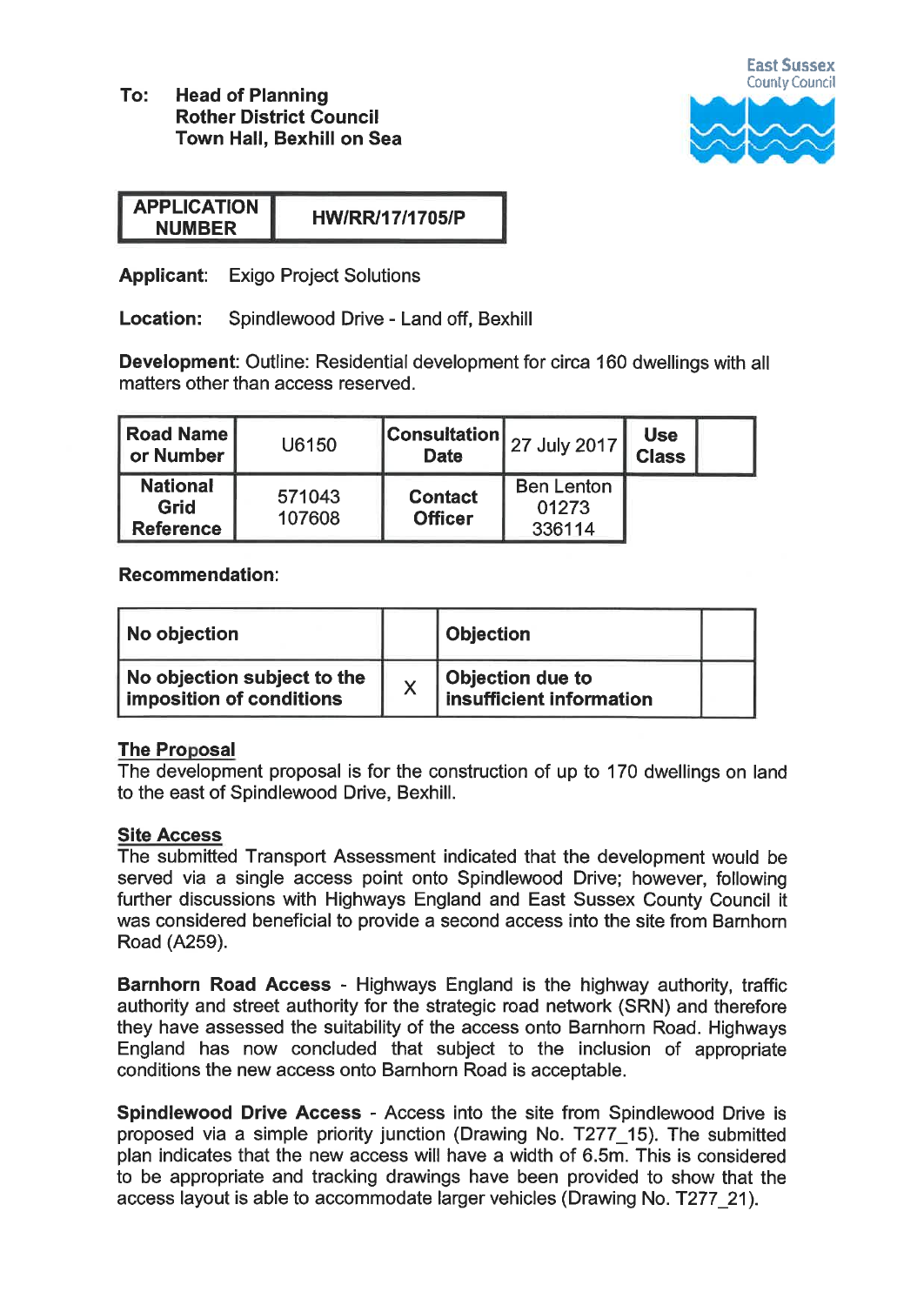2.0m wide footways will be provided on either side of the new access and these will connect with the existing pedestrian facilities on Spindlewood Drive. Dropped kerbs and tactile paving will be provided either side of the new access.

Spindlewood Drive is subject to a 30mph speed limit and therefore the visibility requirements according to MfS are 2.4m x 43m either side of the new access. I am satisfied that appropriate visibility splays can be provided.

The site access has been subject to a Road Safety Audit and this has raised some minor issues regarding the proximity of the access serving the nearby electricity sub-station. In order to address these issues the Designers Response has suggested alterations to the sub-station access and gates and proposed that a lay-by for service vehicles to park is provided close to the junction with Spindlewood Drive. These alterations will require discussing further with the electrical company responsible for maintaining the sub-station; however, I am satisfied that the concerns raised in the audit can be addressed.

With the above in mind I have no major concerns regarding the access proposed off Spindlewood Drive; however, it should be noted that the new access and all associated off-site works will require constructing in accordance with ESCC specification with all works within the highway being carried out under the appropriate license or legal agreement.

# **Trip Generation and Highway Impact**

Trip Rates - In order to estimate the level of traffic likely to be generated by the proposed development the TRICS database has been interrogated to compare the proposal with similar developments in similar locations within the UK.

Data obtained from the TRICS database has suggested that the proposed development will generate approximately 93 two-way trips during the AM peak period and 106 two-way trips during the PM peak period.

I am satisfied that the methodology used provides a robust indication of the vehicle movements likely to be associated with the proposed development: however, a sensitivity test of the Little Common Roundabout has also been carried out and this utilises a trip rate suggested by Highways England of 0.7 two way trips per dwelling.

As a result of the increased trip rate per dwelling the overall trip generation equates to 119 two-way trips during the AM peak period and 118 two-way trips during the PM peak period.

**Traffic Distribution - The original assessment is based on the development site** being served by a single access onto Spindlewood Drive; however, the updated assessment takes into account the additional survey information and second access onto Barnhorn Road and redistributes traffic accordingly.

Traffic from the site has been assigned on the basis of two determining factors. proximity to the Barnhorn Road junction and the deterrence factor relating to delays at the Little Common Roundabout. All traffic travelling from or to the west would use the Barnhorn Road junction. A total of 10% of the vehicles travelling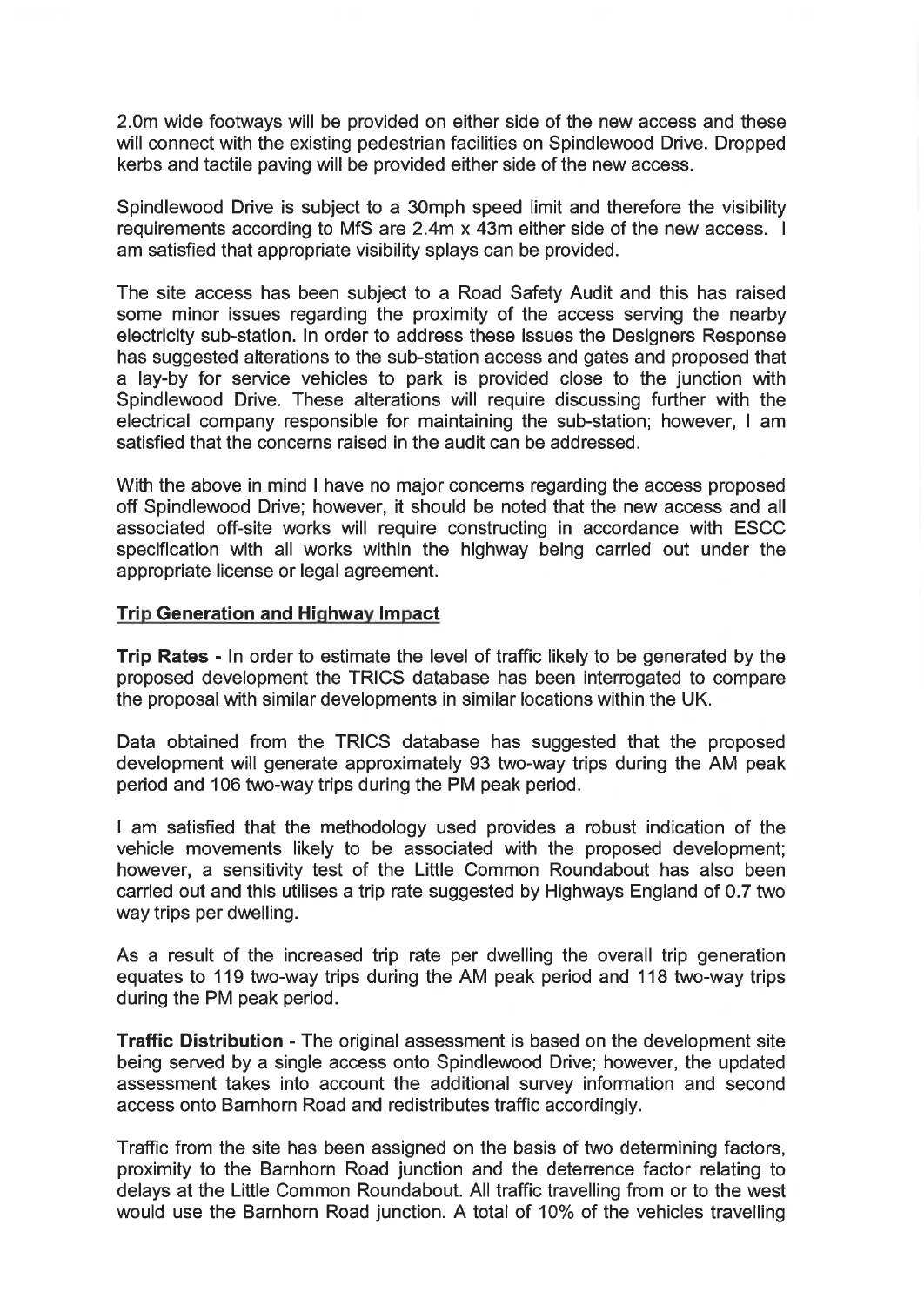north, east and south would also use this junction for convenience rather than travelling through the residential development. All remaining traffic generated by the site would use the Spindlewood Drive access.

Based on the trip rates derived from the TRICS database the traffic flows at each access point are as follows:

AM peak flows based on 2017 turning patterns:

Total 93 trips (28 arrive and 65 depart) of which 56% (16) arrive and 42% (27) depart via the Spindlewood access and 44% (12) arrive and 58% (38) depart via the Barnhorn Road access.

PM peak flows based on 2017 turning patterns:

Total 106 trips (64 arrivals and 42 departures) of which 76% (49) arrive and 57% (24) depart via the Spindlewood access and 24% (15) arrive and 43% (18) depart via the Barnhorn Road access.

Based on the higher trip rates derived for the sensitivity test the traffic flows at each access point are as follows:

AM peak flows based on 2017 turning patterns:

Total 119 trips (34 arrive and 85 depart) of which 56% (19) arrive and 42% (36) depart via the Spindlewood access and 44% (15) arrive and 58% (49) depart via the Barnhorn Road access.

PM peak flows based on 2017 turning patterns:

Total 119 trips (85 arrivals and 34 departures) of which 76% (65) arrive and 57% (19) depart via the Spindlewood access and 24% (20) arrive and 43% (15) depart via the Barnhorn Road access.

Based on the above distribution patterns and using the trip rate derived from TRICS the level of development traffic using the Spindlewood Drive access will be approximately:

43 two way trips during the AM peak period and; 73 two-way trips during the PM peak period..

Using the higher trip rate derived for use in the sensitivity test this increases to:

55 two-way trips during the AM peak period and: 84 two-way trips during the PM peak period

Consideration has been given to the route through the site being used as rat run from Barnhorn Road to Spindlewood Drive and vice-versa; however, the site layout proposed provides a convoluted route and with suitable traffic calming measures in place I am satisfied that this will not be the case. With this in mind the above methodology is considered an accurate assessment of the level of traffic likely to use each of the two access points.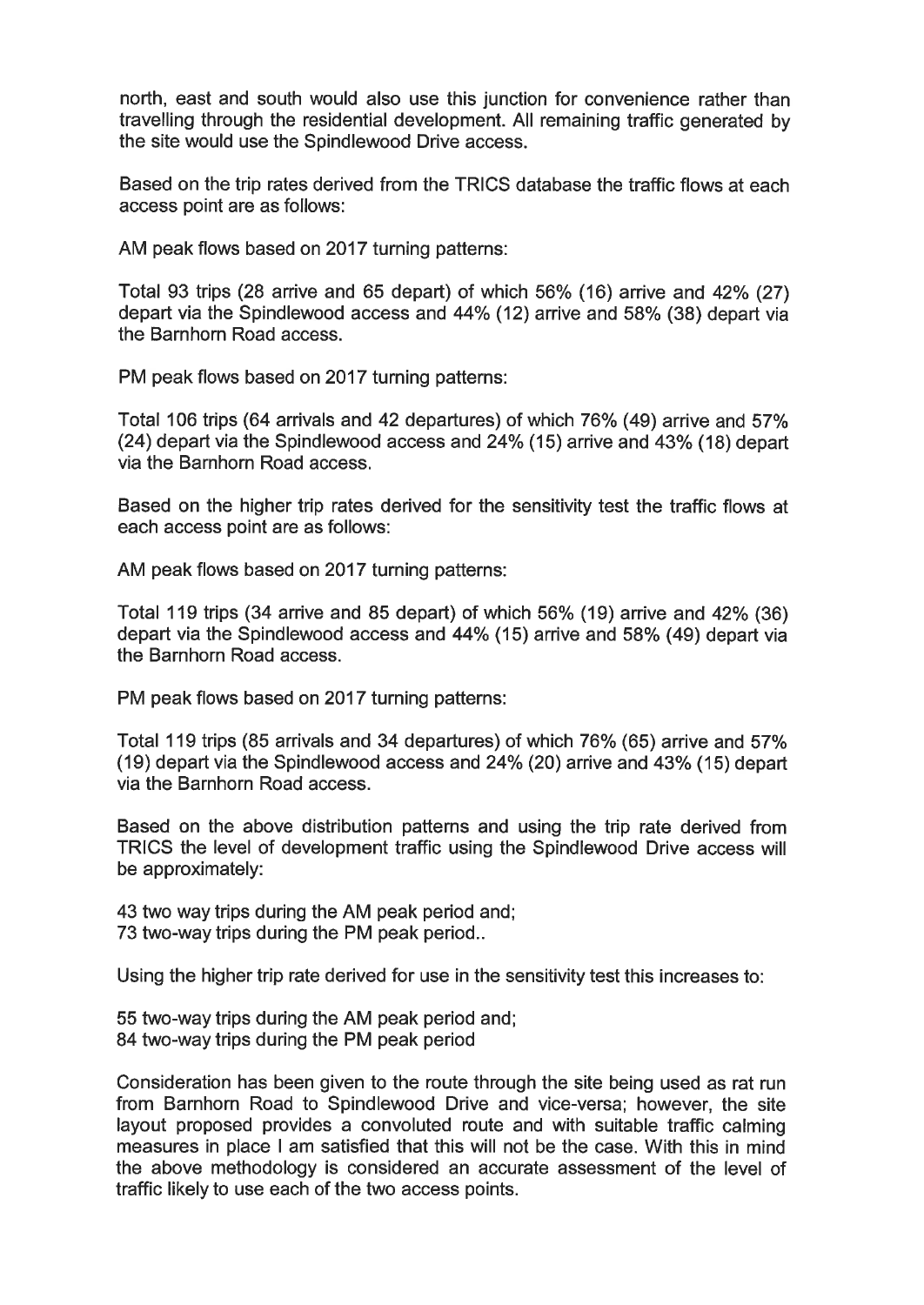Highway Impact - The development impact on the highway network has been assessed on both the local and strategic road network using traffic flow data from the SATURN model

The SATURN model takes into account all forthcoming developments, SHLAA sites plus the link road and distributes traffic from all sites based on origin/destination surveys.

As agreed at pre application stage the following junctions have been assessed as part of the proposal:

- Little Common roundabout.
- Cooden Sea Road/Meads Road/church Hill Ave
- Maple Walk/Meads Road/Spindlewood Drive
- Site access/Spindlewood Drive.

Following the alterations to the proposed layout the site access onto Barnhorn Road has also been assessed.

Analysis has been undertaken to make comparison between the '2017 Base + Committed' and '2017 Base + Development' traffic conditions on the surrounding local highway network under the future assessment year of 2028 (i.e. 10 years after registration of the planning application). By adopting this approach, it has been possible to determine whether the vehicular trips associated with the proposed development in conjunction with the other permitted / allocated schemes can be accommodated on the identified junctions during the weekday AM (08:00 - 09:00) and PM (17:00 - 18:00) peak hour periods.

The potential cumulative impact of the proposed development on the operation of the above junctions during the weekday peak periods of the day has been assessed using ARCADY and PICADY.

The assessments of the identified junctions are as follows:

Spindlewood Drive/Site Access junction - the assessment confirms that the site access will operate satisfactory with no capacity or queuing issues.

Barnhorn Road/Site Access junction - the assessment confirms that the site access will operate satisfactory with no capacity or queuing issues. Highways England has confirmed that they are satisfied with this assessment.

Maple Walk/Meads Road/Spindlewood Drive junction - the assessment confirms that the junction will continue to operate well within capacity post development. Turning counts have been undertaken in order to establish the existing distribution of traffic at this junction; however, the existing traffic flows are particularly low and as a result the data cannot be used to predict the distribution of development traffic. Despite this I am satisfied that a majority of development traffic will make use of Meads Road to the north rather than Maple Walk which is a narrow, privately owned road that provides a convoluted route to the south. The developer has also agreed to provide additional signage to clarify that Maple Walk is a private road to discourage its use by development related traffic. The construction management plan will also ensure that no construction traffic uses Maple walk.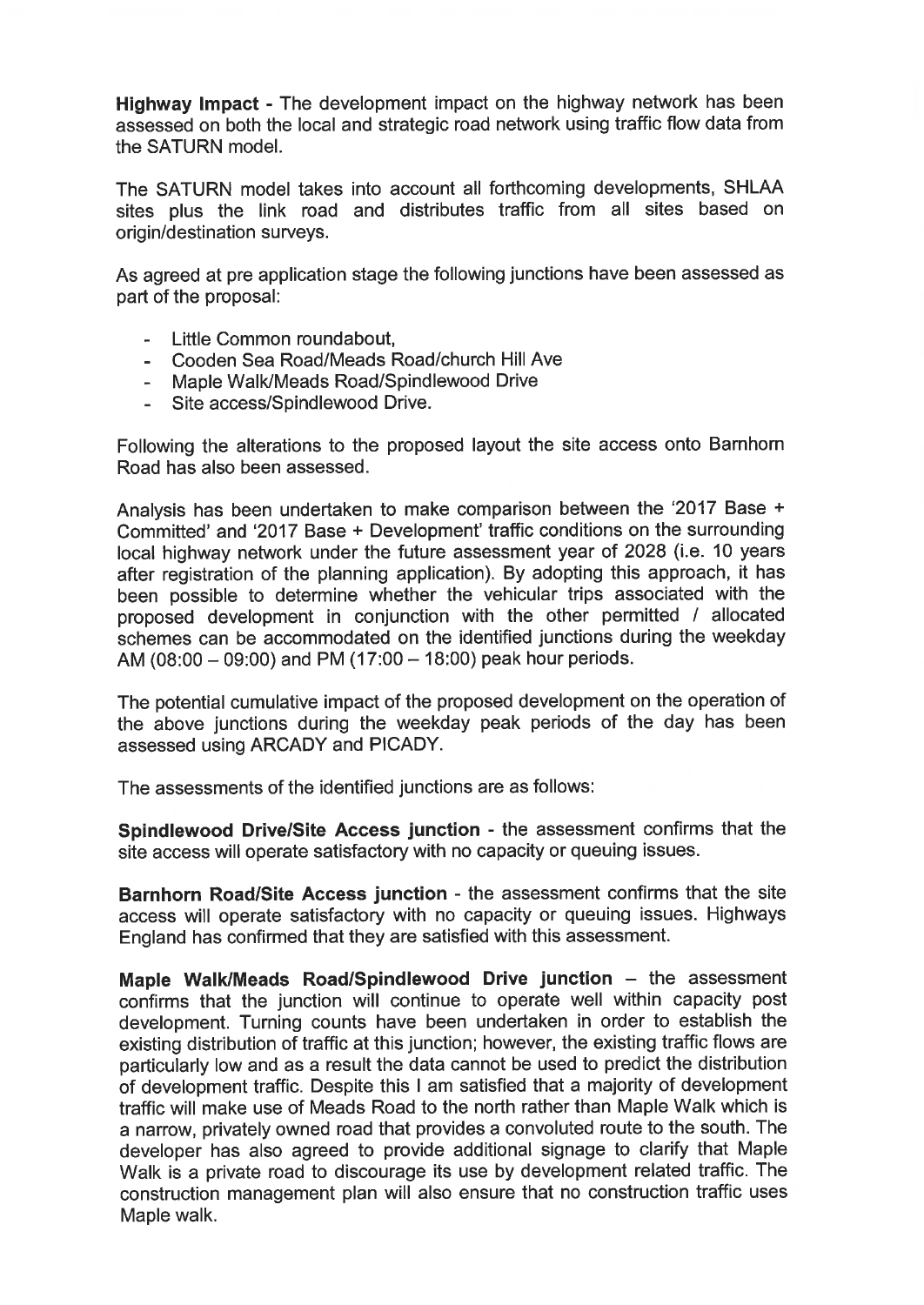It is acknowledged that on-street parking reduces stretches of Meads Road to a single car width and as a result a shuttle system operates as vehicles give way to approaching traffic during the busiest periods of the day. In this instance parking restrictions (double yellow lines) and private accesses on Meades Road prevents long sections of unbroken on-street parking and this provides a number of areas suitable for vehicles to pass. As a result the impact that on-street parking has on road capacity is reduced. This is confirmed in the submitted Transport Assessment which confirms that the road will operate well below capacity based on 2028 traffic flows and development traffic. On-street parking also acts as a natural traffic calming measure and as a result is beneficial in reducing vehicle speeds on this relatively straight stretch of road.

With this in mind I am satisfied that development traffic will not have a detrimental impact on Meads Road from a highway safety or capacity perspective.

Cooden Sea Road/Meads Road/Church Hill Ave junction - the assessment again confirms that the junction will continue to operate well within capacity post development: however, it is observed that on some occasions the geometry of the junction causes delay when vehicles exiting Meads Road can block vehicles wishing to turn into the road. Whilst the junction modelling shows sufficient capacity, it was considered beneficial to both existing and development traffic to realign the junction to improve its functionality. In order to provide this improvement the carriageway of Meads Road on its approach to the junction will be increased from 5.37m to 6.0m. Footway widths of 1.8m minimum will be maintained either side of the junction.

Tracking drawings have been provided to illustrate that the increased carriageway width provides an improvement to vehicle movement at the junction. As a result I am satisfied that any delay currently experienced at this junction would not be exacerbated by development traffic.

The offsite works are therefore considered to be acceptable; however, this is subject to all works being subject to a road safety audit with any issues raised being addressed in a satisfactory manner. The offsite works would be carried under the appropriate license or legal agreement.

Little Common Roundabout - the assessment of the roundabout is based on the data provided by the SATURN model

Turning counts were also collected from traffic surveys during April 2015.

To ensure that the data was reflective of typical traffic conditions additional data was also obtained from previous ESCC traffic counts.

The ESCC surveys recorded lower figures than those obtained from the survey carried out for the purpose of this assessment. As the data used in the assessment is higher this provides a more robust test of the junction capacity.

In order to ensure a robust assessment Highways England requested that updated traffic surveys were carried out in 2017 to address any potential issues related to the introduction of the link road.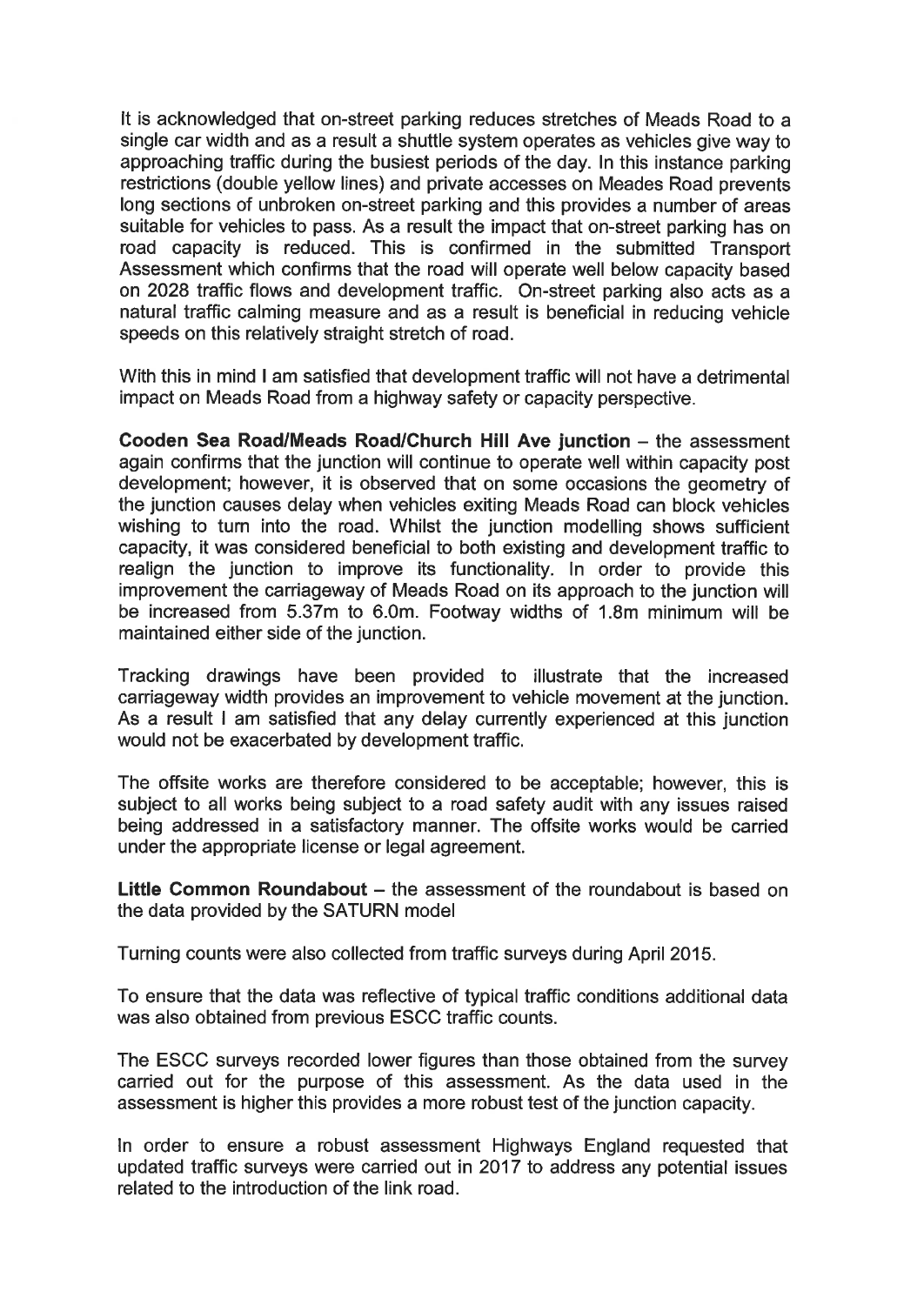The original assessment utilised a trip derived from the TRICS Database; however, a new trip rate of 0.7 per dwelling has been tested as a sensitivity assessment.

Little Common Roundabout is part of the A259 trunk road and is therefore the responsibility of Highways England. Highways England have now confirmed that the assessment of the roundabout is acceptable and subiect to the inclusion of appropriate conditions for highway access improvements they are satisfied that the proposals will not materially affect the safety, reliability and/or operation of the strategic road network.

With the above in mind I have no major concerns regarding the development proposal from a highway capacity perspective.

#### **Accessibility**

Pedestrian facilities in the vicinity of the site are generally good with 1.8m wide footways on both sides of Spindlewood Drive; however, in order to provide a safe and convenient route from the site to the footway on the north side of Spindlewood Drive a pedestrian crossing with dropped kerbs and tactile paving should be provided in a suitable location to the east of the site access. This crossing point will improve the link to the footway on Meads Road which in turn provides a direct route north towards the services and facilities available on Cooden Sea Road. These facilities include surgery, shops, post office, cafes, restaurants etc. Little Common school is also only a relatively short distance east of Cooden Sea Road.

The closest rail service is located at Cooden Beach train station less than 1 mile to the south of the proposed site access. The train station can be reached on foot via Maple Walk; however, there are no footways available on Maple Walk and therefore Cooden Sea Road provides a safer route for pedestrians.

The proposed development is not ideal in terms of sustainable transport walking distances, with parts of the site being some 500 metres away from the nearest bus stops in Cooden Sea Road (St Marthas Church) and Barnhorn Road (The Broadwalk).

In terms of potential offsite works and financial contributions:

- The westbound Barnhorn Road (The Broadwalk) bus stop would need to  $\bar{\phantom{a}}$ be relocated to a safer position in view of the access road arrangement. Both the westbound and eastbound bus stops require upgrades in terms of heightened kerbs to at least 125mm (to provide access for wheelchair users by way of bus wheelchair ramps), bus stop clearway protection (to allow buses unimpeded access to the kerbs), new bus stop poles and real time information provision. Shelters should also be provided to the specification required by Rother District Council.
- In order to provide a safe and accessible walking route across Barnhorn  $\sim$ Road a new pedestrian crossing with dropped kerbs and tactile paving will be required.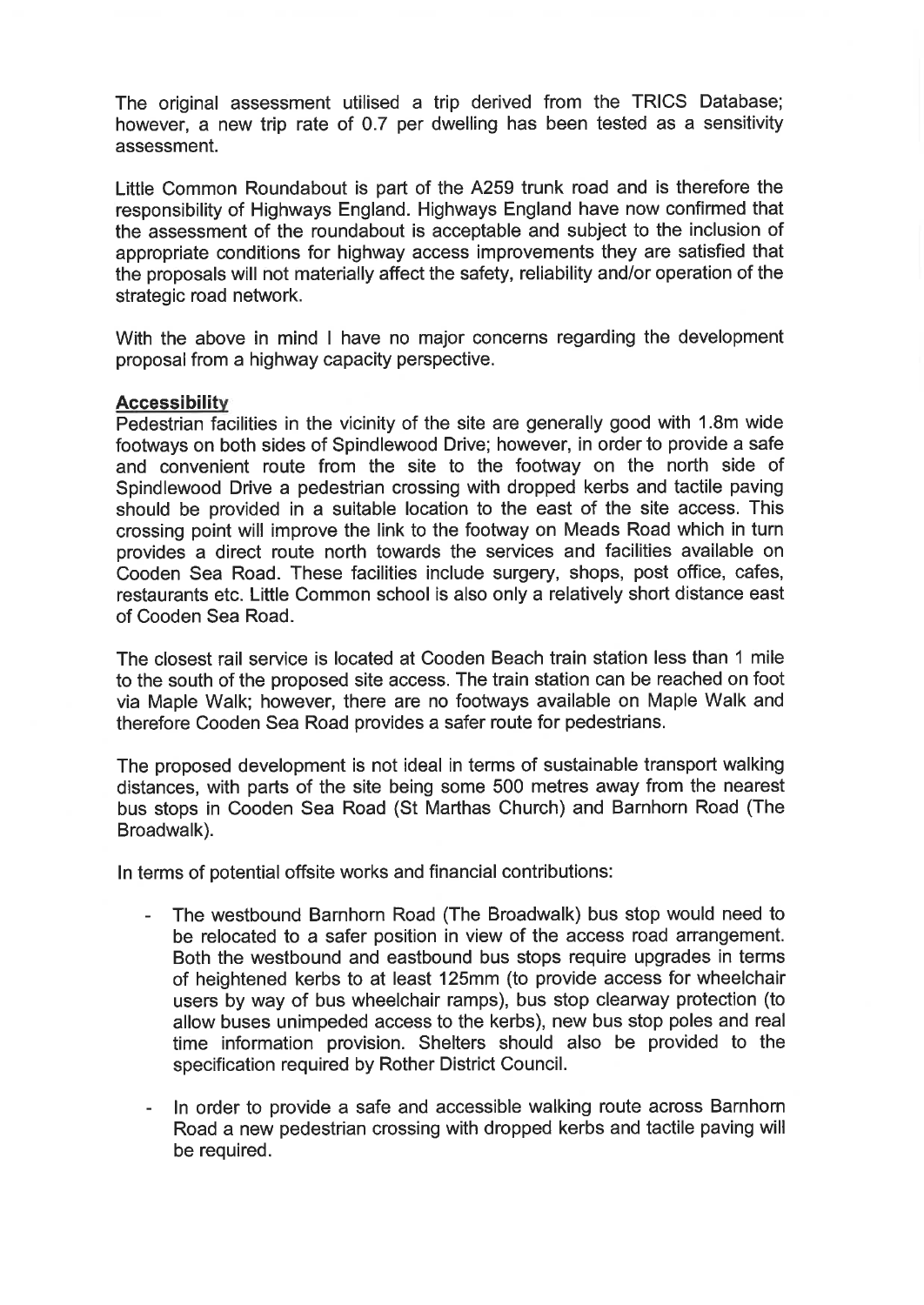- Both the bus stops at Cooden Sea Road (St Marthas Church) require real time information sign provision, but are otherwise compliant in terms of disabled access provision.
- The bus stops in Barnhorn Road and Cooden Sea Road are served by a frequent service (Wave 99) on Mondays to Saturday's daytime, running every 20 minutes. On Sundays the service is hourly. There are no buses running after approximately 8.15pm towards Bexhill and Hastings, nor after approximately 9.30pm towards Eastbourne. Pump funding is requested so that the bus operator can provide a later journey in each direction on Mondays to Saturdays. The contribution requested for doing so is £50,000 which would allow such an additional provision for at least 3 years after which it is anticipated the service may be sustainable on a commercial basis.
- Due to additional walking distance beyond 400 metres we would expect additional mitigation measures within the Travel Plan so as to maximise sustainable transport use. We would expect new residents to be provided with free bus travel for a period of 3 months, with discounted bus season tickets for a further period of 6 months. These arrangements can be made directly with the main service provider, Stagecoach.

With the above in mind I have no concerns regarding the accessibility of the site: however, this would be subject to the provision of the accessibility improvements detailed above.

# **Internal layout**

This is an outline application only and therefore details of the internal layout and parking provision provided are limited at this stage; however, with regards to the road being put forward for adoption or being brought up to adoptable standards I would like to make the following comments and observations:

- A minimum width of 5.5m is required for the main 'spine road'.
- A minimum width of 4.8mm is required for the secondary roads.
- With regards to waste collection it should be noted that residents should  $\omega_{\rm{max}}$ not be required to carry waste more than 30m whilst waste collection vehicles should be able to get within 25m of the storage point.
- The design speed for the road should be 20mph and as a result speed reducing features should be considered on the longer stretches of road.
- We would not wish to adopt the car parking areas.
- Tracking drawings are required using appropriate sized refuse vehicles. The guidance provided in the Good Practice Guide for Property Developers – Refuse and Recycling at New Residential Developments within the Wealden and Rother Areas should also be taken into account.
- Further information would be required regarding the surfacing, drainage  $\sim 10$ and lighting within the site.
- In order to discourage other road users using the site as a cut through  $\overline{\phantom{a}}$ from Barnhorn Road to Cooden Sea Road appropriate traffic calming features should be provided on the main spine road.
- The Highway Authority would wish to see the roads within the site that are not to be offered for adoption laid out and constructed to adoptable standards.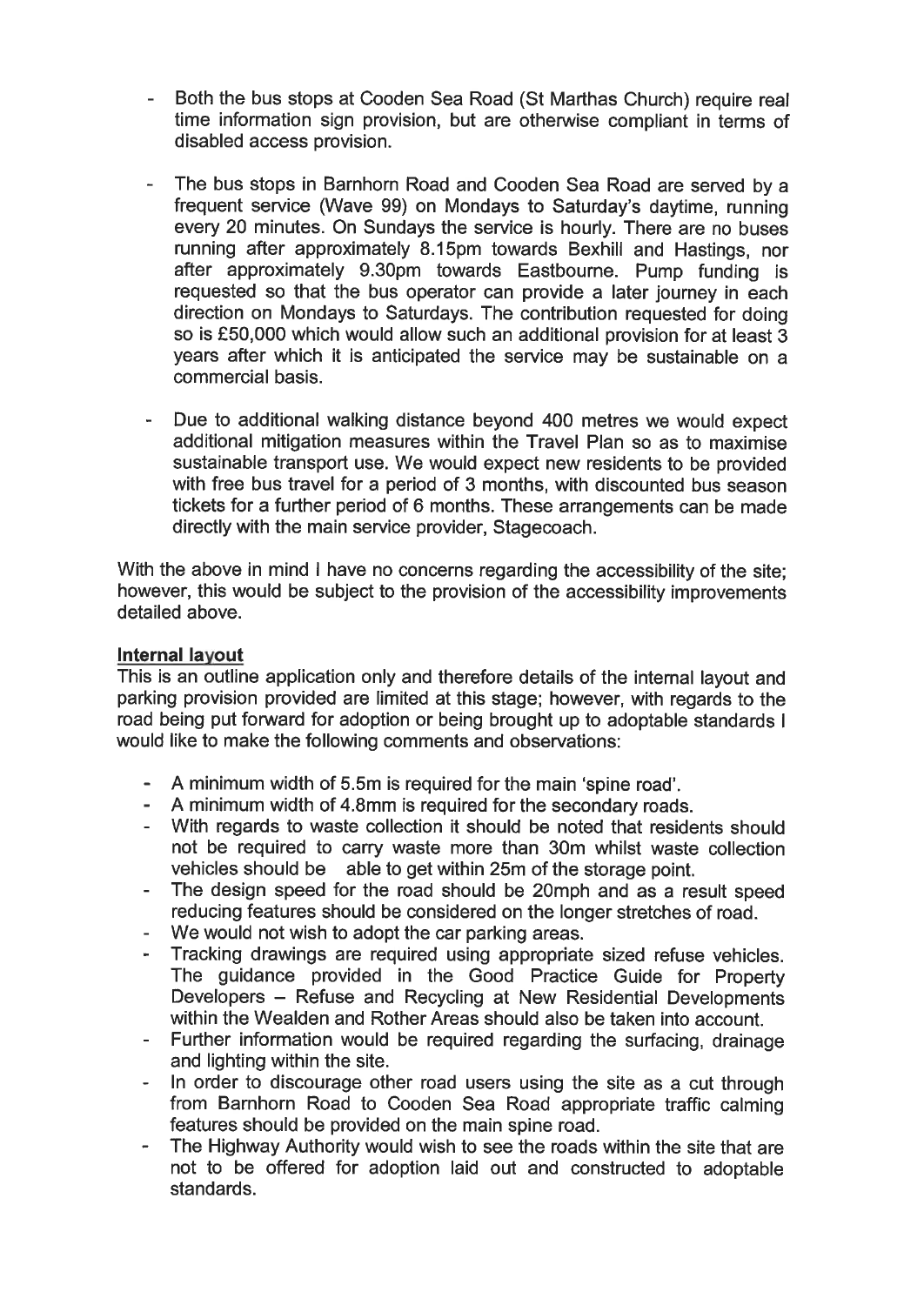Road adoption would be secured though a s38 agreement with ESCC. The extent of the highway adoption would have to be agreed, and would depend on the emerging layout at reserved matters stage. A full safety audit on the internal road layout should also be completed along with agreed lighting and highway drainage proposals. This element of the proposal can be considered at Reserved Matters stage.

# Parking

The East Sussex Residential Parking Demand Calculator has been designed to calculate the number of parking spaces required at new residential development on a site specific basis. The calculator predicts levels of car ownership using information relating to the site location (ward), unit type, size and the number of allocated spaces.

It is acknowledged that this application is outline only and that the layout is yet to be finalised; however, the final layout will need to provide parking in accordance with the above calculation.

It should also be noted that parking spaces would need to meet the required minimum dimensions to be counted towards the overall provision. The minimum sizes are as follows:

Parking Spaces: 2.5m x 5m Car Ports: 2.8m x 5m Garages 3m x 6m

Regardless of size garages remain less likely to be used for parking and as a result are only considered to represent 0.3 of a parking space towards the overall provision.

Cycle Parking - Safe, secure and covered cycle parking facilities need to be provided at new developments. The level of cycle parking will need to meet the requirements of the ESCC Guidance which indicates that 1 space should be provided per unit for one & two bedroom dwellings and 2 spaces per dwelling with three bedrooms or more.

#### **Construction Traffic Management Plan**

This highway authority is keen to ensure that this development does not have an adverse effect on the existing highway infrastructure and therefore request that a Construction Traffic Management Plan is submitted to and agreed with ESCC prior to the commencement of works to be secured by a relevant planning condition. This would include a construction traffic routing agreement, hours of working, wheel washing, and secured compounds for materials storage, machinery and contractor parking.

# **Travel Plan**

A Travel Plan framework has been submitted as part of the proposal and I am satisfied that this covers the main points required. Further details regarding the Travel Plan will be submitted and agreed at detail stage. The Travel Plan will be secured by legal agreement (S106).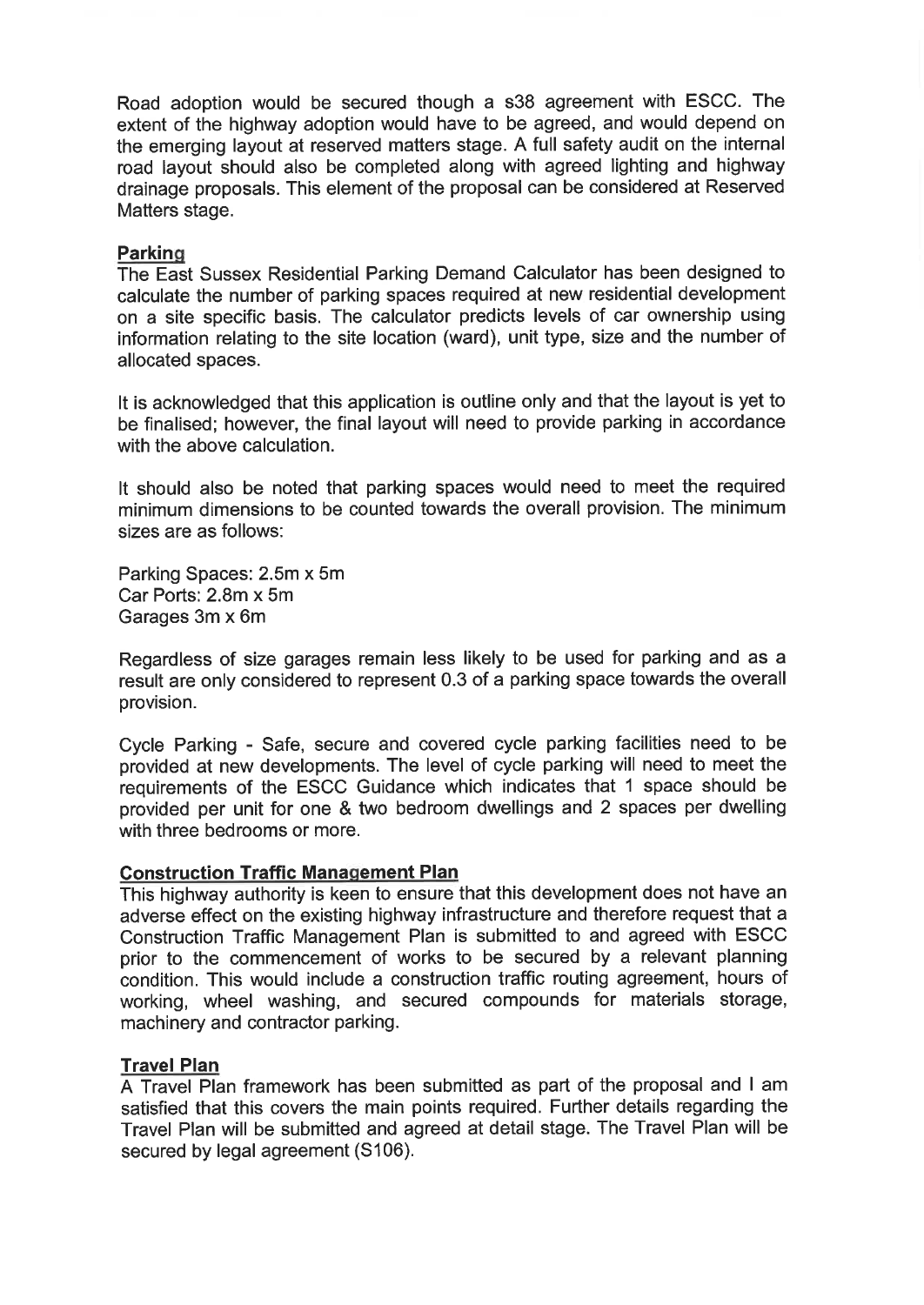# **Conclusion**

Subiect to the above recommendations being taken into account I have no major concerns regarding the site access from a highway safety or capacity perspective.

With regards to the impact further afield I am satisfied that the assessment carried out confirms that the highway network and junctions in the vicinity of the site are able to accommodate the additional traffic likely to be generated by the development proposal. Highways England has also confirmed that they are satisfied with the assessments carried out on the Barnhorn Road access and the Little Common Roundabout.

As an outline application details regarding the housing mix, parking provision and internal layout are yet to be finalised and therefore cannot be assessed fully at this stage.

To conclude, with the above in mind I do not object to the proposal and include a summary of highway measures to be provided to ensure highway safety for the site and surrounding network, capacity accommodation on the network, sustainability, accessibility to local services and encouraging provision for travel modes other than the private car.

# S106/278 Agreement

The off-site works and financial contribution that I wish to secure as part of this development via a S106/278 agreement are:

- The vehicular access into the site on Spindlewood Drive with appropriate width and radii (as detailed above).
- New access to include 2m wide footways on both sides and a crossing  $\sim$  10  $\pm$ point with tactile paving across the site access.
- $\mathcal{L}^{\pm}$ A pedestrian crossing on Spindlewood Drive close to the east of the site access to include dropped kerbs and tactile paving
- Improvements to the bus stops on Cooden Sea Road (as detailed above).
- Relocation of the westbound Barnhorn Road (The Broadwalk) bus stop.
- Improvements to the westbound and eastbound bus stops on Barnhorn Road (as detailed above)
- Financial contribution towards improved bus service on Cooden Sea Road  $\sim 100$ and Barnhorn Road (as detailed above).
- The realignment of the Cooden Sea Road/Meads Road junction (as  $\sim 10^{-11}$ detailed above).

These improvements are necessary to ensure the development site complies with government policy for accessible developments by non-car modes of travel.

The Barnhorn Road access and improvements to the bus stops on Barnhorn Road are to be agreed and secured via legal agreement with Highways England.

# **Recommendation:**

Subject to the agreement of the points raised above, the completion of a legal agreement for off-site works and the following conditions I do not wish to restrict grant of consent.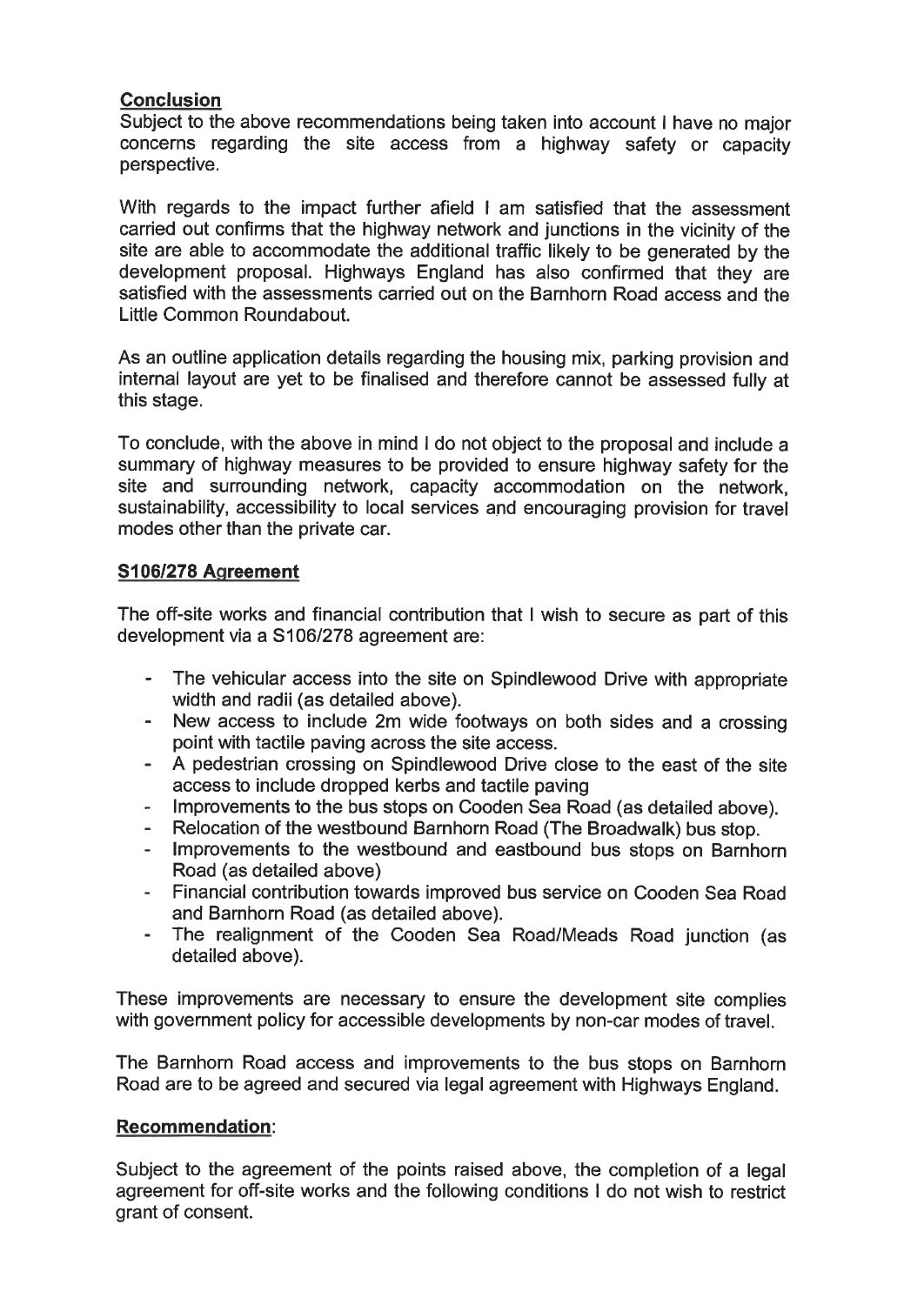1. Access - No development shall commence until the vehicular accesses serving the development has been constructed in accordance with plans and details submitted to and approved in writing by the Local Planning Authority.

Reason: In the interests of road safety.

2. Visibility - No part of the development shall be first occupied until visibility splays of 2.4m by 43m have been provided at the proposed site vehicular access onto Spindlewood Drive. Once provided the splays shall thereafter be maintained and kept free of all obstructions over a height of 600mm.

Reason: In the interests of road safety.

3. Car parking space - No part of the development shall be occupied until the car parking spaces have been constructed and provided in accordance with plans and details submitted to and approved in writing by the Local Planning Authority. The area[s] shall thereafter be retained for that use and shall not be used other than for the parking of motor vehicles.

Reason: To provide car-parking space for the development.

4. Cycle parking - No part of the development shall be occupied until covered and secure cycle parking spaces have been provided in accordance with plans and details submitted to and approved in writing by the Local Planning Authority. The areals] shall thereafter be retained for that use and shall not be used other than for the parking of cycles.

Reason: To provide alternative travel options to the use of the car in accordance with current sustainable transport policies.

5. Turning space - No part of the development shall be occupied until the vehicle turning space has been constructed within the site in accordance with details submitted to and approved in writing by the Local Planning Authority. This space shall thereafter be retained at all times for this use and shall not be obstructed. Reason: In the interests of road safety

6. Internal Roads - No part of the development shall be occupied until the road(s), footways and parking areas serving the development have been constructed, surfaced, drained and lit in accordance with plans and details submitted to and approved in writing by the Local Planning Authority.

Reason: To secure satisfactory standards of access for the proposed development.

7. Construction Management Plan - no development shall take place, including any ground works or works of demolition, until a Construction Management Plan has been submitted to and approved in writing by the Local Planning Authority. Thereafter the approved Plan shall be implemented and adhered to in full throughout the entire construction period. The Plan shall provide details as appropriate but not be restricted to the following matters: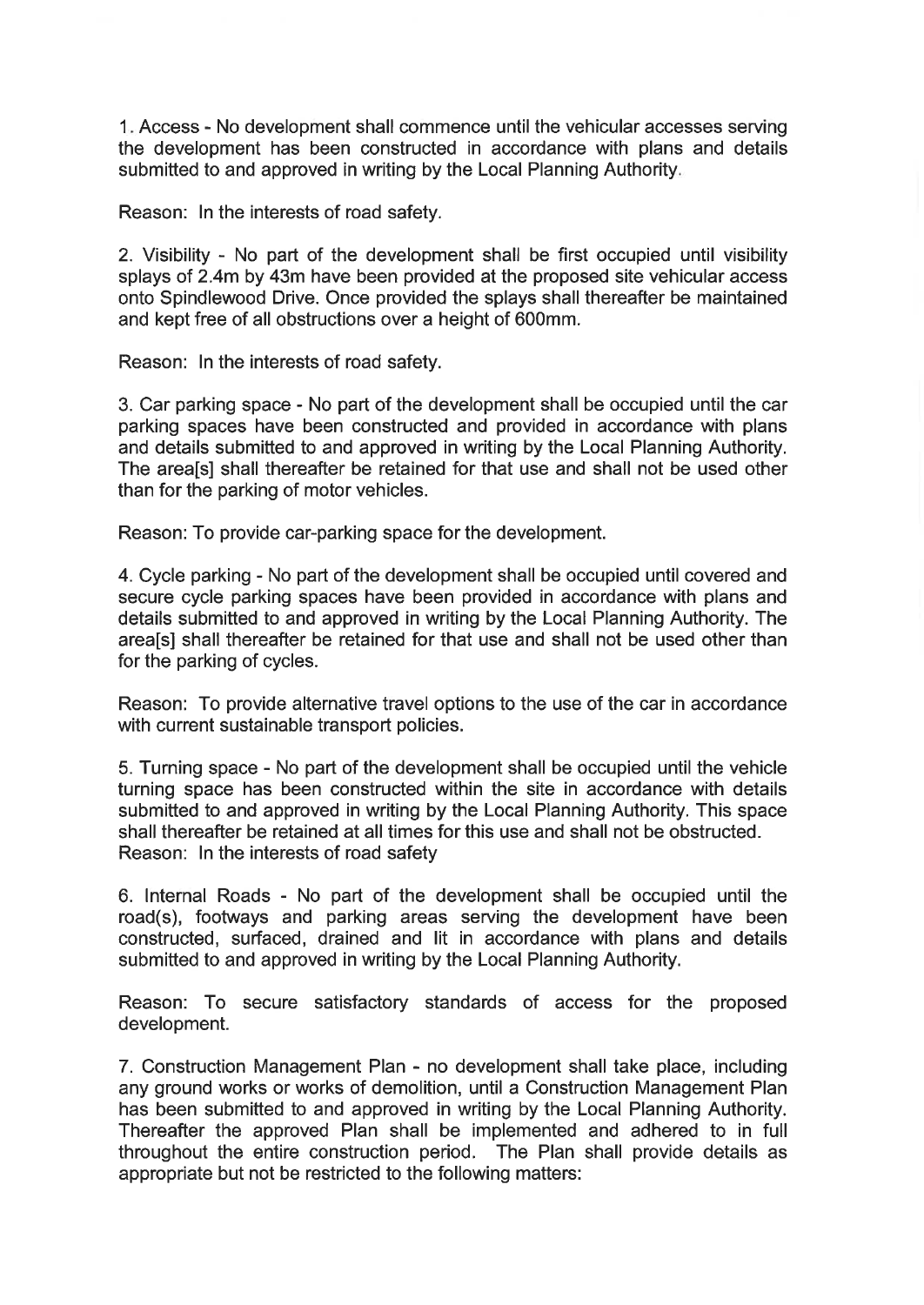- the anticipated number, frequency and types of vehicles used during construction.

- the method of access and egress and routeing of vehicles during construction.

- the parking of vehicles by site operatives and visitors.

- the loading and unloading of plant, materials and waste,

- the storage of plant and materials used in construction of the development.

- the erection and maintenance of security hoarding.

- the provision and utilisation of wheel washing facilities and other works required to mitigate the impact of construction upon the public highway (including the provision of temporary Traffic Regulation Orders),

- details of public engagement both prior to and during construction works.

Reason: In the interests of highway safety and the amenities of the area.

8. Travel Plan - No part of the development shall be occupied until a Travel Plan has been submitted to and approved in writing by the Local Planning Authority in consultation with the Highway Authority. The Travel Plan once approved shall thereafter be implemented as specified within the approved document. **The** Travel Plan shall be completed in accordance with the latest quidance and good practice documentation as published by the Department for Transport and/or as advised by the Highway Authority.

Reason: To encourage and promote sustainable transport.

9. This Authority's requirements associated with this development proposal will need to be secured through a Section 106/278 Legal Agreement between the applicant and East Sussex County Council.

# **Informative**

1. The Highway Authority would wish to see the roads within the site that are not to be offered for adoption laid out and constructed to standards at, or at least close to, adoption standards

2. This Authority's requirements associated with this development proposal will need to be secured through a Section 106/278 Legal Agreement between the applicant and East Sussex County Council.

Signed: Ben Lenton

Date: 13/06/18

For Director of Communities, Economy and Transport On behalf of the Highway Authority

**HT401**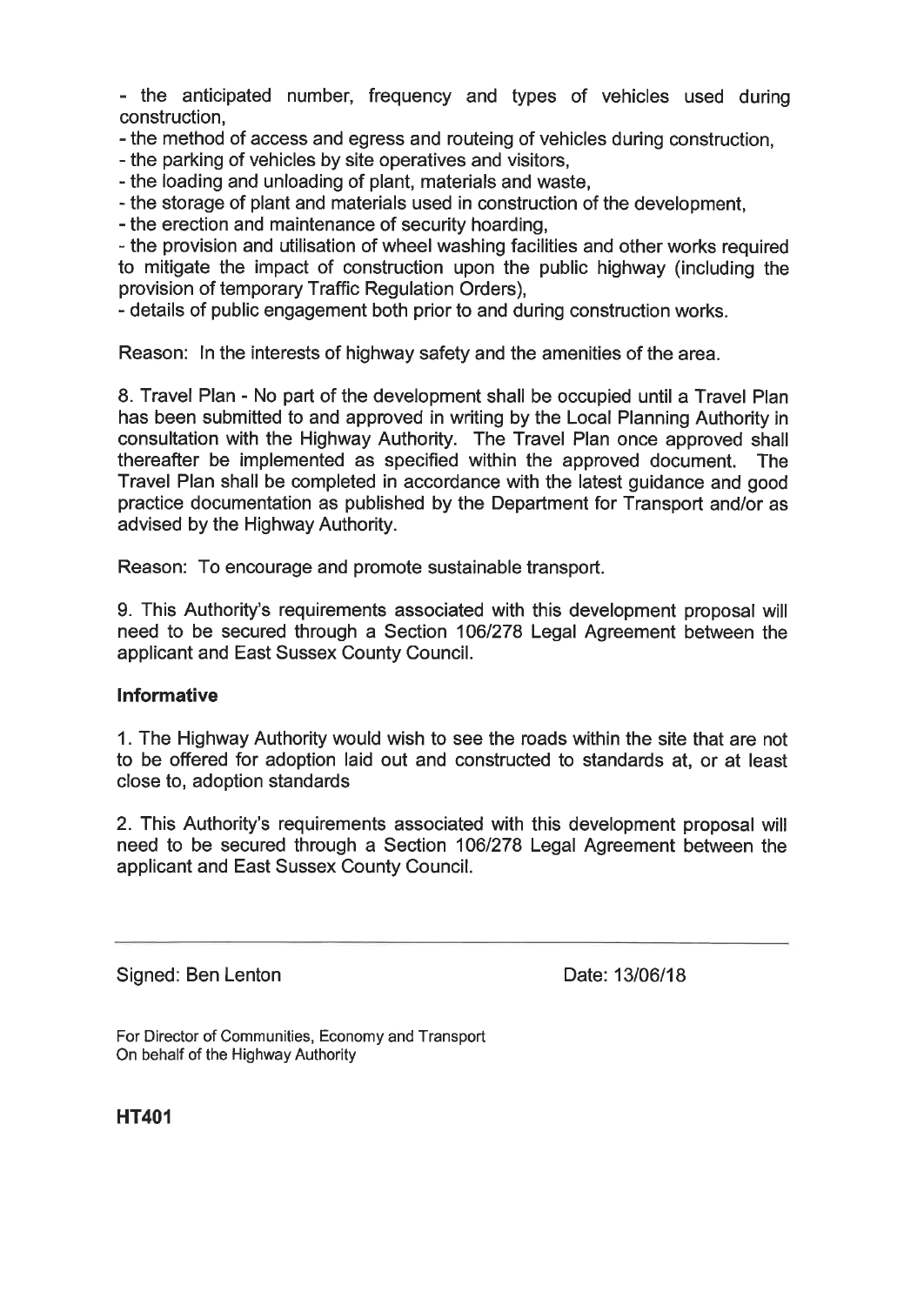#### **THE** AREA HIGHWAY **MANAGER WILL REQUIRE NOTICE OF COMMENCEMENT OF WORKS ON OR ADJACENT TO THE HIGHWAY, SEE NOTE m) OVERLEAF.**

#### Notes to be read in conjunction with attached highway comments and conditions

(a) In urban areas the treatment of the radii shall be accordance with the requirements of the **Highway Construction Engineer.** 

(b) Any existing ditch shall be cleaned out to even fall and piped to a size to accept the maximum flow of water likely to arise (internal diameter 300mm or as agreed with the Highway Construction Engineer).

(c) Where an existing access is to be stopped up the applicant is required to raise the existing dropped kerb and make good the footway/verge and kerb.

(d) Any existing footway shall be made good with similar construction and surfacing.

(e) Where the edge of the carriageway is already defined by Continental Channel, dropped Continental Channel sections (if available) or concrete channel blocks shall be used instead of dropped kerbs and if necessary the transition between the constructions made in in-situ concrete to the satisfaction of the Highway Construction Engineer.

(f) Any gates are to be set back a minimum distance of 5 metres (11 metres for farm or industrial accesses) from the edge of the carriageway and are to open away from the highway.

(g) The applicant's attention is drawn to the necessity to ensure that no surface water is allowed to flow from the development onto the highway and similarly no surface water from the highway should be allowed to flow into the site. The provision (by the applicant) of positive drainage measures may be required to collect any flow of surface water.

(h) Any necessary alterations to the property or services of, any statutory authority or undertaker shall be carried out at the expense of the applicant and under the supervision of such authority or undertaker to their satisfaction.

(i) If the requirements outlined in these details and/or notes conflict with the requirements of the Fire Officer then the Fire Officer's requirements shall prevail.

j) Reference to Sub-Base (Type 1) in the access section diagram refers to graded granular sub base complying with Clause 803 Specification for highway works (SHW). (March 1998 updated with amendments including November 2005, May and November 2006 and May 2007) and subsequent amendments.

(k) You must ensure that the contractor has ten million pounds public liability insurance and one of their employees holds a current Supervisors New Roads and Street Works Act Certificate and at least one operative on site should hold an Operators Certificate. A list of contractors with the required certificates is available from the Transport Development Control team Please email us at development.control.transport@eastsussex.gov.uk or call us 01273 335443. (If you decide to use one that is not on the list, you must ensure that copies of the certificates are supplied by the contractor to the Transport Development Control team).

(I) Your attention is drawn to the fact that your contractor will have to book road space under the Traffic Management Act 2004. Please ask them to contact the Network Co-ordination Team on 0845 60 80 193 who will need at least 21 days notice of the commencement of works.

(m) The County Council charges a fee for works on or adjacent to the highway. Please email us at development.control.transport@eastsussex.gov.uk or call us 01273 335443. The Highway Inspectors require at least 15 days notice of your intention to commence works under a PWA in order that the necessary utility service checks may be completed before works commence. Three months notice is required for major schemes.

HT 407(2)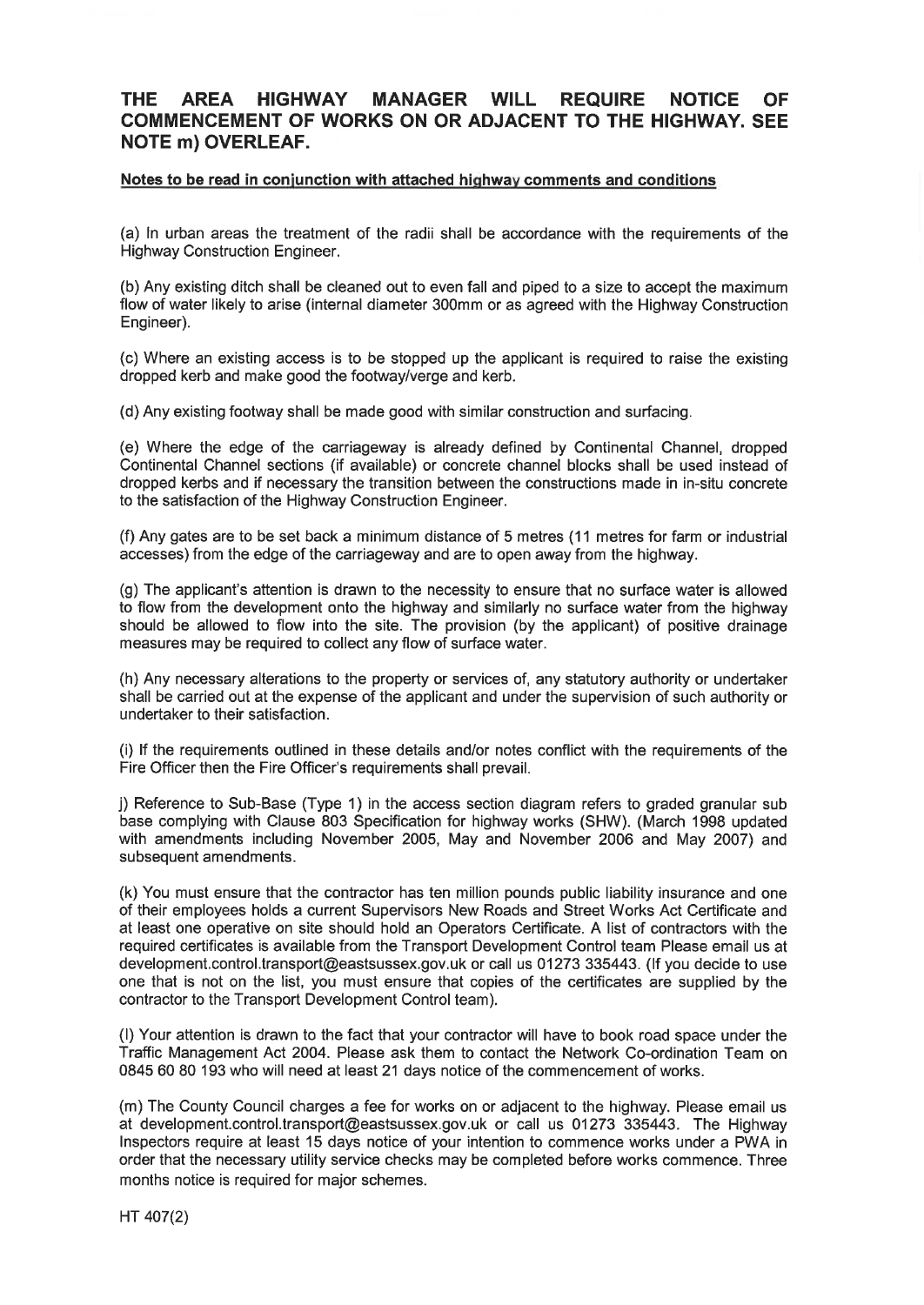

**Developments Affecting Trunk Roads and Special Roads** 

**Highways England Planning Response (HEPR 16-01) Formal Recommendation to an Application for Planning Permission** 

- From: Simon Jones (Divisional Director). **Operations Directorate** South East Region Highways England. PlanningSE@highwaysengland.co.uk
- To: Rother District Council (FAO Case Officer: Ms Jo Edwards) Jo.Edwards@rother.gov.uk
- $CC:$ transportplanning@dft.gsi.gov.uk growthandplanning@highwaysengland.co.uk

Council's Reference: RR/2017/1705/P

Land Off Spindlewood Drive, Bexhill on Sea. Location:

Proposal: Residential development for circa 160 dwellings with all matters other than access reserved.

Highways England Ref: HAMIS 78617

Referring to the planning application (consultation received of 27 July 2017) referenced above, in the vicinity of the A259 that forms part of the Strategic Road Network, notice is hereby given that Highways England's formal recommendation is that we:

#### a) offer no objection:

- b) recommend that a condition should be attached to any planning permission that may be granted (see Annex  $A - H$ ighways England recommended Planning Conditions);
- e) recommend that planning pormission not be granted for a specified peried (coo Annox A further accocement required);
- $d$ ) recommend that the application be refused (see Annex  $A -$  Reasons for-recommonding-Rofucal).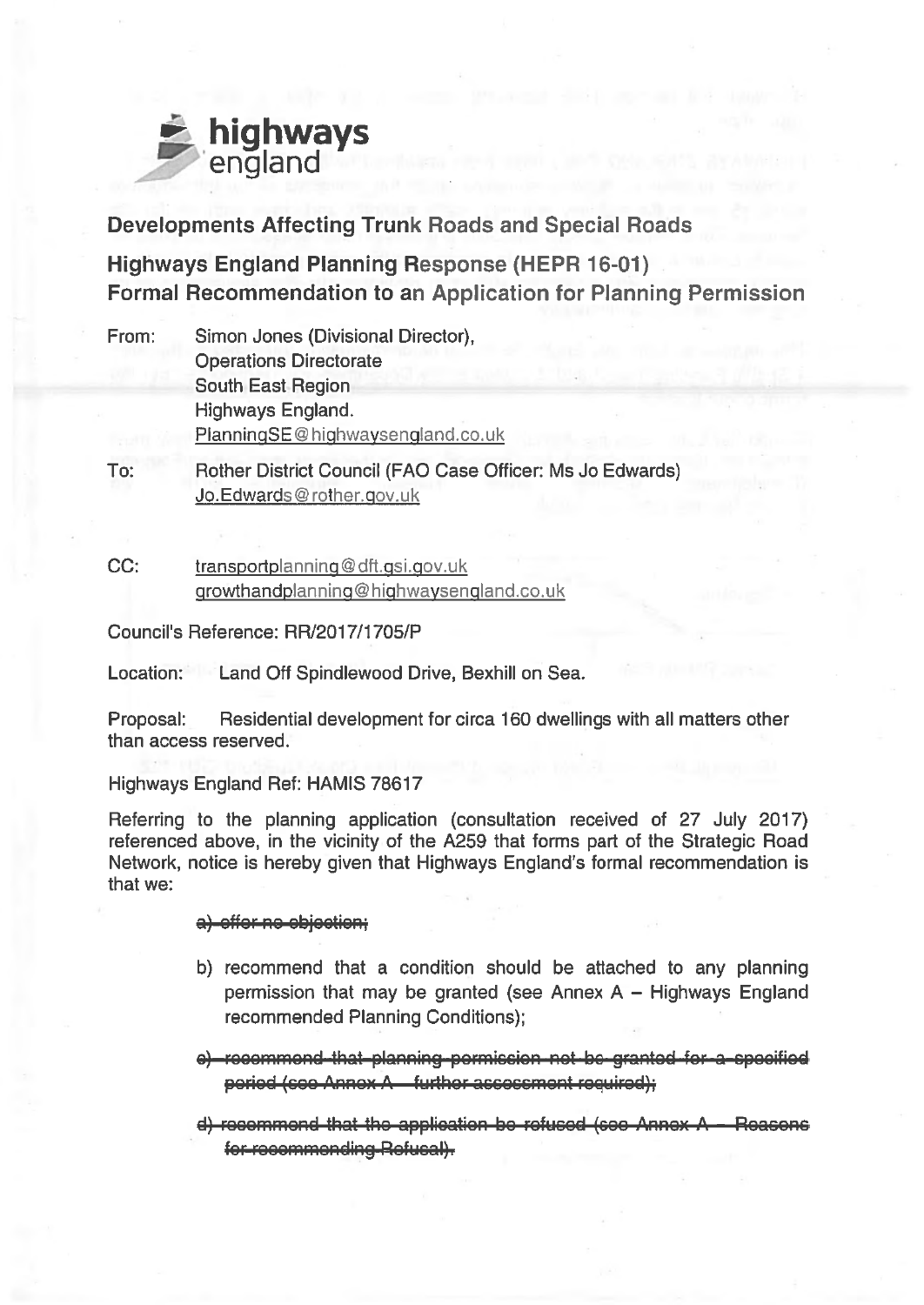Highways Act Section 175B (covering access to the SRN) is relevant to this application.<sup>1</sup>

HIGHWAYS ENGLAND ("we") have been appointed by the Secretary of State for Transport as strategic highway company under the provisions of the Infrastructure Act 2015 and is the highway authority, traffic authority and street authority for the Strategic Road Network (SRN). The SRN is a critical national asset and as such we work to ensure that it operates and is managed in the public interest, both in respect of current activities and needs as well as in providing effective stewardship of its long-term operation and integrity.

This represents Highways England's formal recommendation (prepared by the Area 4 Spatial Planning Team) and is copied to the Department for Transport as per the terms of our Licence.

Should the Local Planning Authority disagree with this recommendation they must consult the Secretary of State for Transport, as per the Town and Country Planning (Development **Affecting** Trunk Roads) Direction 2018. via transportplanning@dft.gsi.gov.uk.

| Signature:                                                              | Date: 07 June 2018                        |  |
|-------------------------------------------------------------------------|-------------------------------------------|--|
| Name: Patrick Blake                                                     | <b>Position: Spatial Planning Manager</b> |  |
| Patrick.Blake@highwaysengland.co.uk                                     |                                           |  |
| Highways England: Bridge House, 1 Walnut Tree Close, Guildford, GU1 4LZ |                                           |  |

<sup>1</sup> Where relevant, further information will be provided within Annex A.